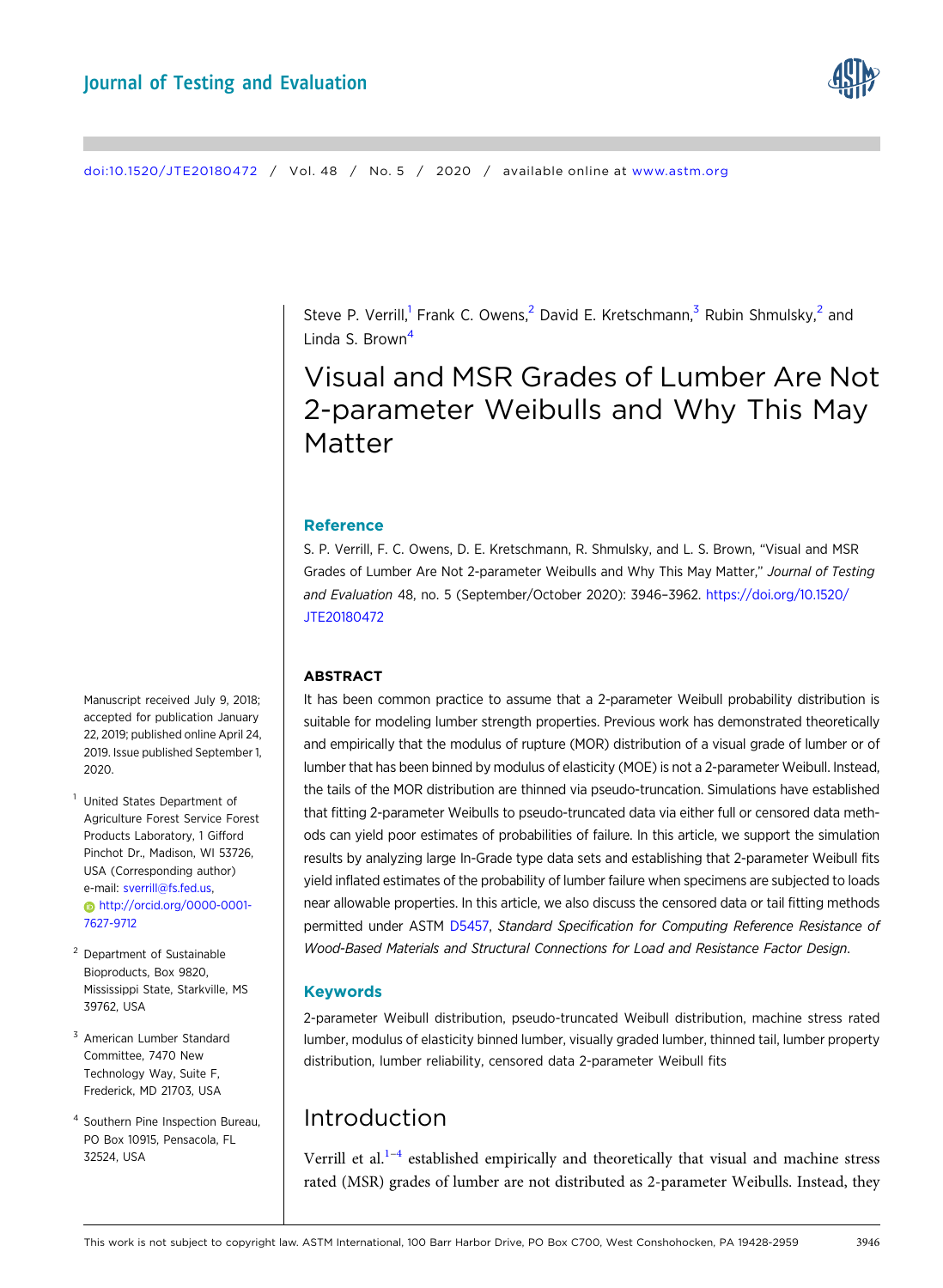have (at least to a first approximation) pseudo-truncated distributions. They also performed simulations that strongly suggested that both censored (see Section X2 of ASTM [D5457](https://www.astm.org/Standards/D5457)-19, Standard Specification for Computing Reference Resistance of Wood-Based Materials and Structural Connections for Load and Resistance Factor Design<sup>[5](#page-16-0)</sup>) and uncensored fits of 2-parameter Weibulls to pseudo-truncated data can lead to significant over- or underestimation of probabilities of failure when loads are near allowable properties. (Censored data techniques are also known among wood scientists as tail fitting and involve situations in which we have [or use] full information for only a subset of the data. Censored data techniques are discussed in many statistical textbooks that deal with reliability or lifetime estimation methods. See, for example, Lawless.<sup>[6](#page-16-0)</sup>)

Pseudo-truncation has a technical meaning. The concept, at least, of pseudo-truncation was recognized in an American Society of Civil Engineers pre-standard report.<sup>[7](#page-16-0)</sup> Section B3 of that standard notes that "an improved strength distribution can be obtained by … thinning the lower tail by sorting on a correlated variable." For example, if the full "mill run" bivariate modulus of elasticity–modulus of rupture (MOE–MOR) distribution were a bivariate Gaussian (normal)–Weibull, then truncating or binning on the basis of MOE values (as in MSR lumber) would lead to a pseudo-truncated MOR distribution. That is, because MOE and MOR are not perfectly correlated, truncating on the basis of lower and upper MOE limits does not lead to perfect truncation of the MOR distribution, but it does, of course, lead to a MOR distribution whose tails are thinned. For the case in which the mill run joint MOE–MOR distribution is a bivariate Gaussian–Weibull, Verrill et al.<sup>1,4</sup> derived the exact form of this pseudo-truncated Weibull distribution. (They obtained its probability density function.) They also showed that it cannot have tail behavior that matches that of a Weibull distribution.

In this article, we analyze "In-Grade type" data sets to establish that modeling the MOR distributions of visual grades of lumber by 2-parameter Weibull distributions can lead to poor reliability estimates. In particular, when loads are close to the allowable properties calculated for those data sets, estimates of probabilities of failure In this article, we analyze "In-Grade type" data sets to establish that modeling the visual grades of lumber by 2-parameter Weibull distributions can lead to poor reliability when loads are close to the allowable propertie will tend to be inflated. Our preceding simulation work—see Section 5.4 of Verrill et al. $^2$ —demonstrated that this positive bias in the mean tends to decrease with censoring, but also, as we would expect, censored estimates are more variable than correct pseudo-truncated estimates. Consequently, censored data techniques can, with appreciable probability, yield failure probability estimates that are considerably too high and, again with appreciable probability, yield estimates that are considerably too low.

## The Data

The data come from 19 of the original In-Grade data cells (species-size-grade-property combinations), 6 data cells from a 2011 Southern Pine Inspection Bureau (SPIB) repeat of the In-Grade testing program, and 1 data cell from a 2014 SPIB resource monitoring program study. The data cells are identified in columns [1](#page-2-0)–4 of Table 1. The In-Grade program and some of its results are discussed in Green and Evans,<sup>[8](#page-16-0)</sup> Green, Shelley, and Vokey,<sup>[9](#page-16-0)</sup> and Evans and Green<sup>[10](#page-16-0)</sup> Testing procedures for the In-Grade testing program are described in ASTM [D4761](https://www.astm.org/Standards/D4761), Standard Test Methods for Mechanical Properties of Lumber and Wood-Based Structural Materials, $^{\rm 11}$  $^{\rm 11}$  $^{\rm 11}$  and the data were adjusted in accordance with ASTM [D1990](https://www.astm.org/Standards/D1990), Standard Practice for Establishing Allowable Properties for Visually-Graded Dimension Lumber from In-Grade Tests of Full-Size Specimens.<sup>[12](#page-16-0)</sup> The original SPIB resource monitoring program  $(1994–2010)$  is discussed in Kretschmann, Evans, and Brown.<sup>13</sup> In recent years, the program has been modified to ensure conformity with the requirements in the most recent version of ASTM [D1990](https://www.astm.org/Standards/D1990) and to add action points that depend upon both strength and stiffness measurements.

## An Extension of An Earlier Analysis

Verrill et al.<sup>[3](#page-16-0)</sup> presented a table that provided Cramér–von Mises (CVM) and Anderson–Darling (AD) goodnessof-fit test p values for tests of the null hypotheses that 19 In-Grade data cell MOR distributions were 2-parameter Weibulls. In Table [1](#page-2-0) of the current article, we extend this 2014 table to include the 2011 and 2014 SPIB data. To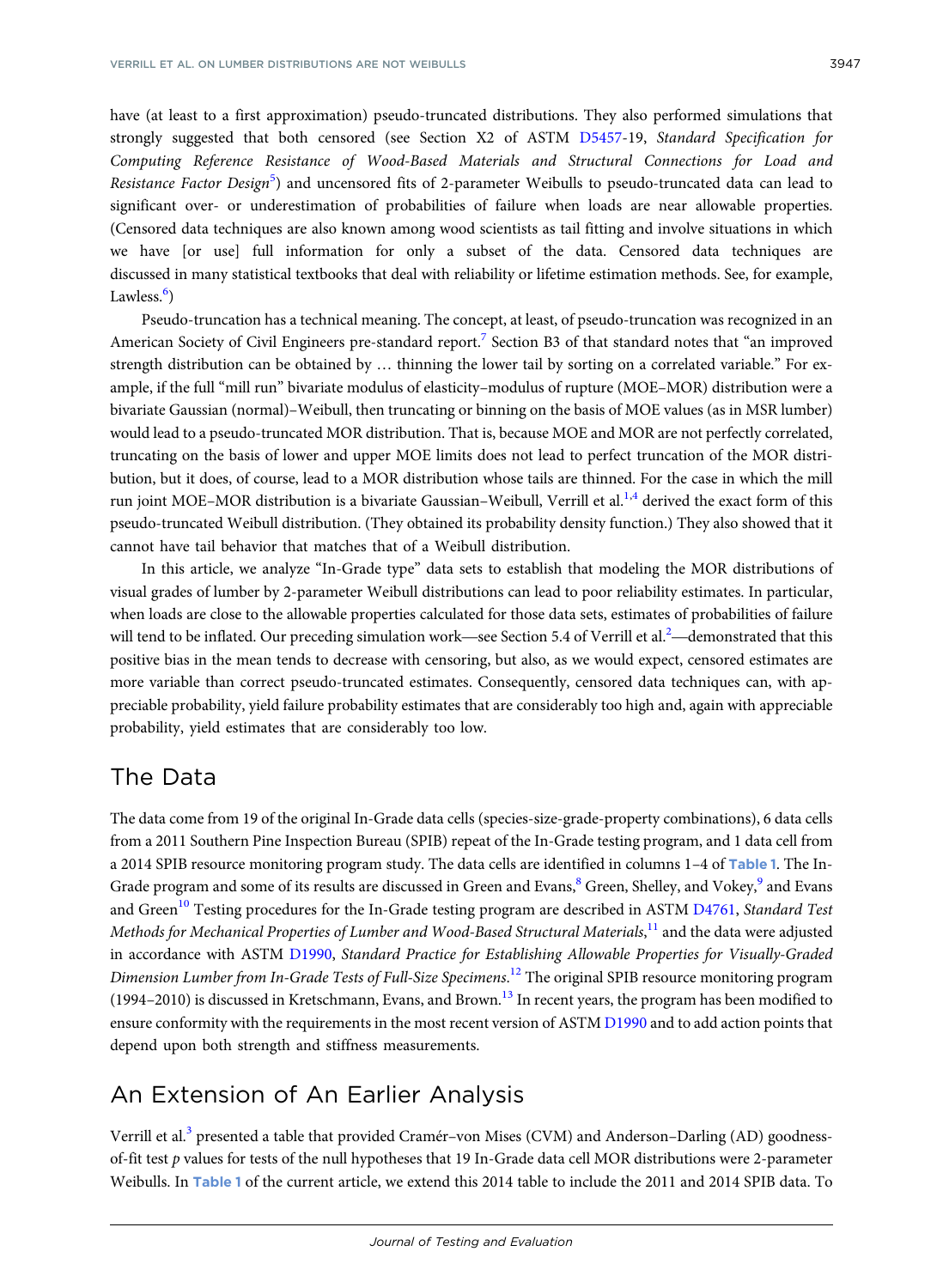### <span id="page-2-0"></span>TABLE 1

p values for Cramér–Von Mises and Anderson–Darling goodness-of-fit tests of 2-parameter Weibull fits to In-Grade, 2011 SPIB In-Grade, and 2014 SPIB resource monitoring program data

|          | Species  | Lumber Size  |                |             | Goodness-of-fit $p$ value   |             |
|----------|----------|--------------|----------------|-------------|-----------------------------|-------------|
| Data Set |          |              | Grade          | Sample Size | $\mathop{\rm CVM}\nolimits$ | $\mbox{AD}$ |
| In-Grade | DF       | $2 \times 4$ | SS             | 414         | .086                        | .033        |
|          | DF       | $2\times8$   | SS             | 493         | .472                        | .418        |
|          | $\rm DF$ | $2\times10$  | SS             | 414         | .955                        | .771        |
|          | $\rm DF$ | $2 \times 4$ | $\sqrt{2}$     | 386         | .116                        | .066        |
|          | $\rm DF$ | $2\times8$   | $\overline{c}$ | 1,964       | .001                        | .001        |
|          | $\rm DF$ | $2\times10$  | $\overline{c}$ | 388         | .001                        | .001        |
|          | HF       | $2 \times 4$ | SS             | 428         | .026                        | .002        |
|          | HF       | $2\times8$   | SS             | 375         | .034                        | .033        |
|          | HF       | $2\times10$  | SS             | 368         | .062                        | .049        |
|          | HF       | $2\times 4$  | $\sqrt{2}$     | 406         | .004                        | .002        |
|          | HF       | $2\times8$   | $\overline{2}$ | 372         | .009                        | .004        |
|          | HF       | $2\times10$  | $\overline{c}$ | 361         | .010                        | .002        |
|          | SP       | $2 \times 4$ | SS             | 413         | .029                        | .010        |
|          | SP       | $2 \times 8$ | SS             | 626         | .028                        | .023        |
|          | SP       | $2\times10$  | SS             | 413         | .002                        | .001        |
|          | SP       | $2 \times 4$ | $\overline{c}$ | 413         | .001                        | .001        |
|          | SP       | $2 \times 6$ | $\sqrt{2}$     | 413         | .001                        | .001        |
|          | SP       | $2 \times 8$ | $\overline{2}$ | 1,367       | .001                        | .001        |
|          | SP       | $2\times10$  | $\overline{c}$ | 412         | .086                        | .113        |
| 2011     | SP       | $2\times 4$  | SS             | 420         | .254                        | .158        |
|          | SP       | $2\times8$   | SS             | 409         | .316                        | .226        |
|          | SP       | $2\times10$  | SS             | 410         | .043                        | .023        |
|          | SP       | $2 \times 4$ | $\overline{c}$ | 408         | .001                        | .001        |
|          | SP       | $2\times8$   | $\overline{c}$ | 420         | .196                        | .146        |
|          | SP       | $2\times10$  | $\sqrt{2}$     | 420         | .091                        | .060        |
| 2014     | SP       | $2\times 4$  | $\overline{c}$ | 362         | $.807\,$                    | .590        |

Note: p values listed as 0.001 might actually be lower.

perform the goodness-of-fit tests, we used an  $R^{14}$  goodness-of-fit function, WEDF.test (Krit<sup>15</sup>), that provides more precise estimates of the p values than the estimates provided in Verrill et al.<sup>[3](#page-16-0)</sup> This updated table continues to strongly suggest that visual grades of lumber are poorly fit by 2-parameter Weibulls.

Verrill et al.<sup>[3](#page-16-0)</sup> also discussed Weibull probability plots of the data. In figure [1](#page-3-0), we provide an example of such a plot. Verrill et al.<sup>[3](#page-16-0)</sup> noted that 16 of the 19 data sets available at that time led to probability plots that had the short or thinned left tails that one would expect from pseudo-truncated data. (That is, the points in the left tails of the probability plots tended to lie above  $y = x$  lines.) Twenty of the 26 data sets currently available to us display such a short left tail. To give readers an idea of how unlikely this would be if the data truly were 2-parameter Weibull, we performed 26 simulations. To do this, for each of the 26 data sets, we first obtained the maximum likelihood fit of a 2-parameter Weibull to the data. If the original data set contained  $n$  points, we then generated a data set of size  $n$ from the fitted 2-parameter Weibull distribution and plotted the corresponding Weibull probability plot. An example of such a plot is provided in *figure [2](#page-3-0)*. (Actual and generated probability plots for all 26 data sets can be viewed at <http://www1.fpl.fs.fed.us/weib2.pp.html>.) None of the 26 generated probability plots displayed shortened left tails. If the real MOR distributions are 2-parameter Weibulls, an approximate estimate of the probability of seeing all 20 of the observed short left tails among the original 26 probability plots and none among the probability plots associated with generated data or vice versa is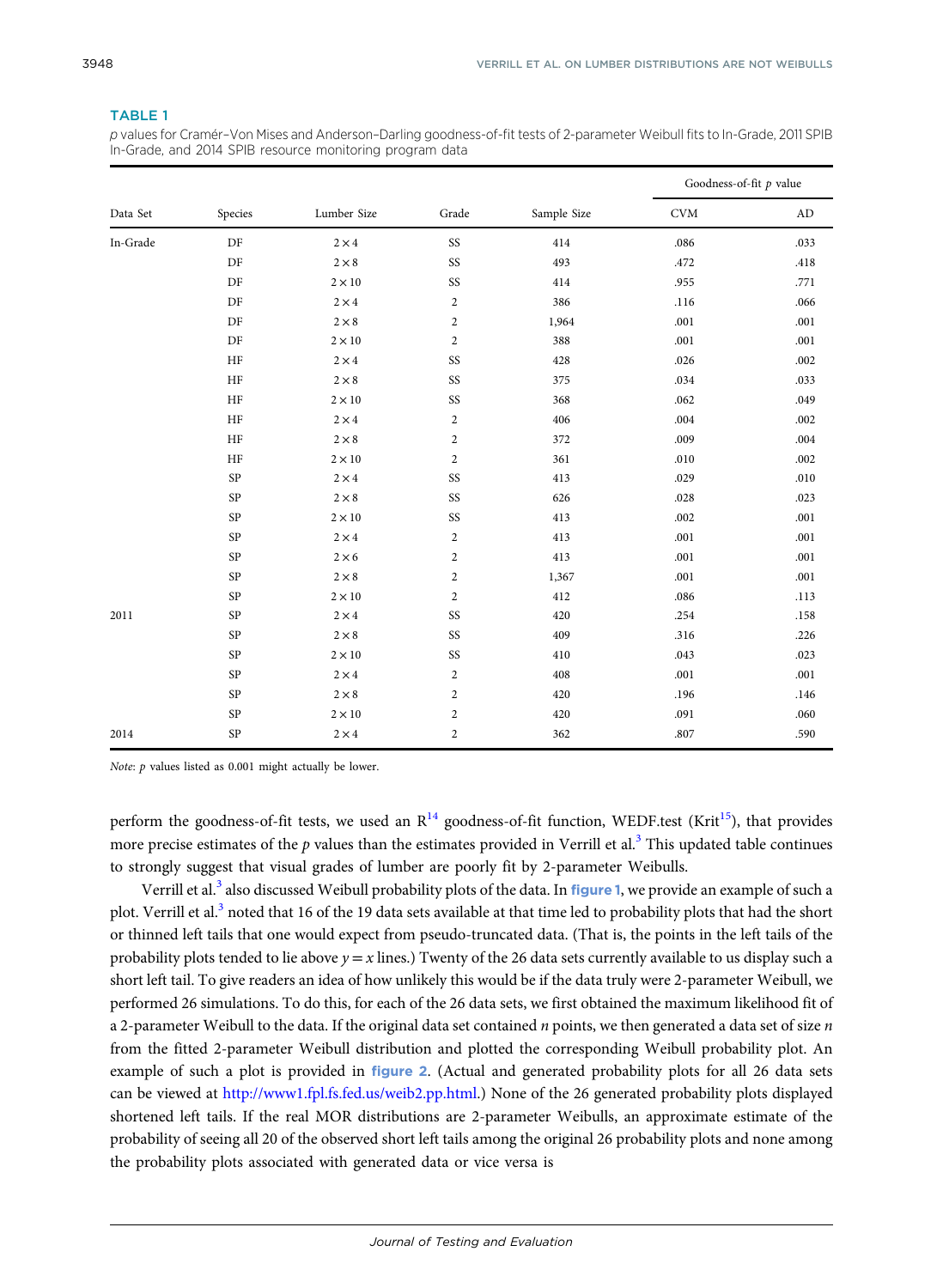<span id="page-3-0"></span>Weibull probability plot for the 2011 SPIB In-Grade Southern Pine, 2 × 4, No. 2 data. Ordered empirical data versus expected ordered data under a 2-parameter Weibull model. The straight line is the  $y = x$ line.



### FIG. 2

Weibull probability plot of generated data. Ordered generated data versus expected ordered  $\infty$  $02$ <br>0<br>2 data under a 2 parameter Weibull Ordered generated data Ordered generated data model. The generated  $\circ$ data was generated from a 2-parameter Weibull maximum likelihood fit of the 2011 SPIB In-Grade Southern Pine,  $2 \times 4$ , No. 2 data. The straight line is the  $y = x$  line.  $\boldsymbol{\sim}$  $\subset$ 0 2 4 6 8 10 Weibull scores (*CDF* ^(−1)((i − 0.3)/(*n* + 0.4)))

 $2 \times \binom{26}{20} / \binom{52}{20} = 4 \times 10^{-9}$ 

Note that this estimate ignores differences that may be due to species, lumber size, grade, and sample size differences, so it is merely suggestive rather than definitive. In fact, the data and intuition suggest that select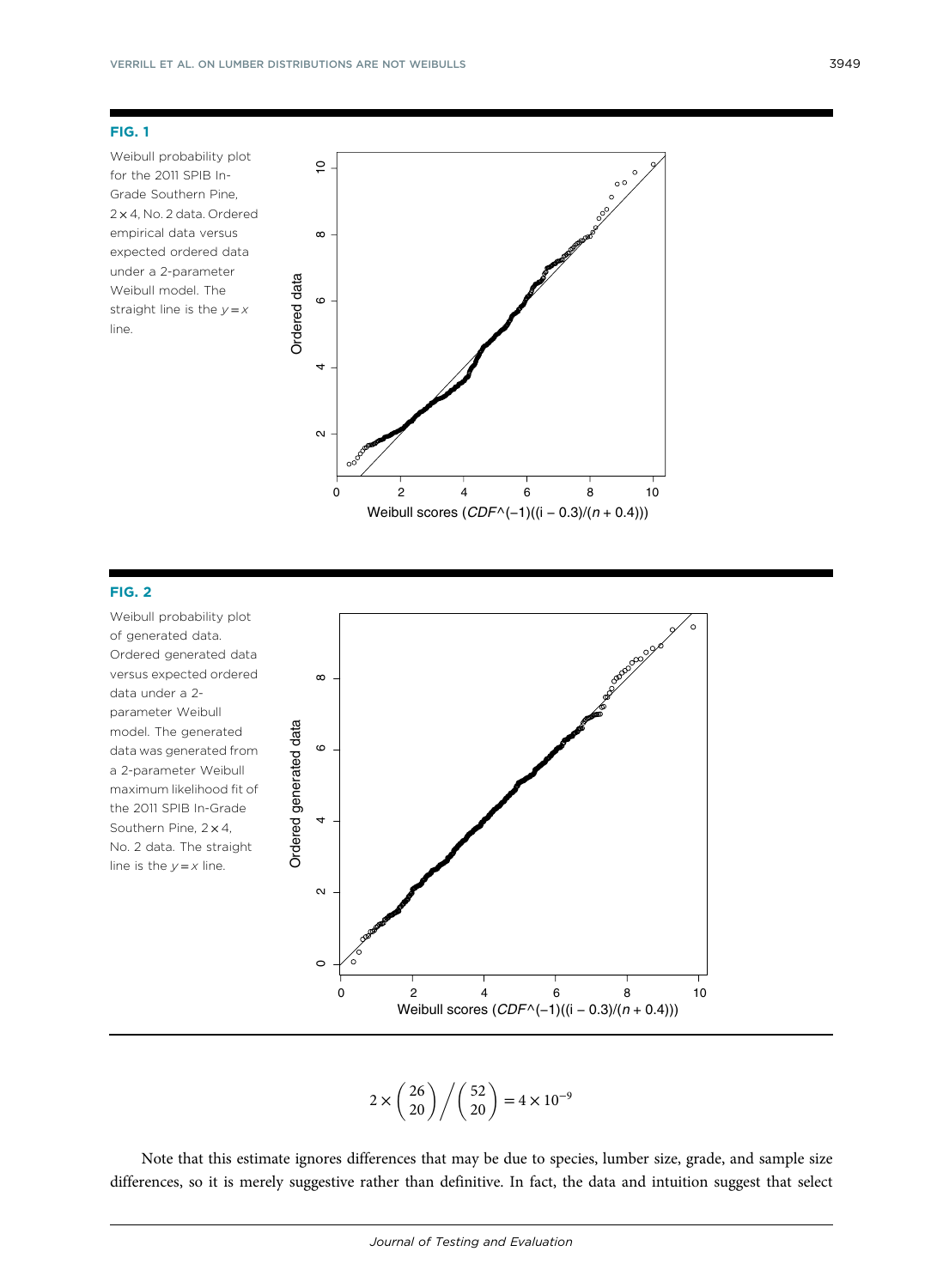<span id="page-4-0"></span>SPSO<br>structural (SS) and No. 2 fits may behave differently—13 of 14 No. 2 probability plots display overly heavy pre-<br>structural (SS) and No. 2 fits may behave differently—13 of 14 No. 2 probability plots display overly he dicted (thin observed) left tails, whereas only 7 of 12 SS plots do. This might be associated with the fact that SS grades, with potential physical right tail limits, are all left-skewed, whereas No. 2 grades that might contain No. 1 and SS specimens are all right-skewed. (See the full, actual data, skewness (Skew) estimates in Table 2. The complete Table 2 can be found in Verrill et al.<sup>[16](#page-16-0)</sup> In this article, we only include that portion of Table 2 that covers Douglas Fir specimens.)

Regardless, it is unlikely that the 26 MOR distributions are 2-parameter Weibulls. Of course, we essentially already knew this from the Cramér–von Mises and Anderson–Darling goodness-of-fit tests. However, this second analysis focuses our attention on the thinned observed left tails as one source of the lack-of-fit.

So far, we have been seeking to conclude that 2-parameter Weibull fits may be statistically rejected. In the next section, we identify a practical reason for rejecting 2-parameter Weibull lumber strength models when making reliability predictions.

## The New Analysis

We used full and censored data maximum likelihood methods to fit 2-parameter Weibull distributions to each of the 26 data sets. A listing of the program that did the fitting (fit26.w2.cens.4.web.f) can be found at

#### TABLE 2

In-Grade Douglas Fir data

|          |                              |                  | Actual Data |       |          | Generated Data |       |       |          |           |
|----------|------------------------------|------------------|-------------|-------|----------|----------------|-------|-------|----------|-----------|
| Data Set | Data Cell                    | Fraction of Data | Shape       | Scale | Skew     | Exc. Kurt      | Shape | Scale | Skew     | Exc. Kurt |
| In-Grade | $DF2 \times 4SS$             | full             | 4.62        | 11.07 | $-0.197$ | $-0.176$       | 4.65  | 11.15 | $-0.202$ | $-0.172$  |
|          |                              | 20 %             | 5.56        | 10.56 | $-0.326$ | $-0.033$       | 4.96  | 10.74 | $-0.248$ | $-0.126$  |
|          |                              | 10 %             | 6.07        | 10.10 | $-0.380$ | 0.046          | 6.08  | 9.64  | $-0.382$ | 0.048     |
|          |                              | 5 %              | 8.58        | 8.46  | $-0.568$ | 0.403          | 6.33  | 9.42  | $-0.406$ | 0.087     |
|          | $DF2 \times 8SS$             | full             | 3.75        | 8.45  | $-0.034$ | $-0.274$       | 3.88  | 8.53  | $-0.062$ | $-0.264$  |
|          |                              | 20 %             | 3.71        | 8.57  | $-0.024$ | $-0.277$       | 3.46  | 9.03  | 0.034    | $-0.288$  |
|          |                              | 10 %             | 4.24        | 7.81  | $-0.133$ | $-0.226$       | 3.62  | 8.65  | $-0.003$ | $-0.282$  |
|          |                              | 5 %              | 4.41        | 7.50  | $-0.164$ | $-0.204$       | 3.98  | 7.83  | $-0.083$ | $-0.254$  |
|          | $DF2 \times 10SS$            | full             | 3.99        | 7.87  | $-0.084$ | $-0.254$       | 4.00  | 7.87  | $-0.088$ | $-0.252$  |
|          |                              | 20 %             | 4.76        | 7.28  | $-0.220$ | $-0.155$       | 4.22  | 7.64  | $-0.129$ | $-0.228$  |
|          |                              | 10 %             | 5.72        | 6.52  | $-0.343$ | $-0.009$       | 4.03  | 7.90  | $-0.094$ | $-0.249$  |
|          |                              | 5 %              | 8.01        | 5.48  | $-0.534$ | 0.328          | 5.40  | 6.27  | $-0.306$ | $-0.058$  |
|          | $DF2 \times 4$ 2             | full             | 3.02        | 8.73  | 0.163    | $-0.272$       | 3.21  | 8.84  | 0.104    | $-0.287$  |
|          |                              | 20 %             | 4.18        | 7.47  | $-0.121$ | $-0.233$       | 2.94  | 9.46  | 0.188    | $-0.263$  |
|          |                              | 10 %             | 4.50        | 7.16  | $-0.178$ | $-0.192$       | 3.35  | 8.37  | 0.065    | $-0.289$  |
|          |                              | 5 %              | 5.46        | 6.21  | $-0.314$ | $-0.048$       | 2.87  | 10.10 | 0.212    | $-0.252$  |
|          | $DF2 \times 8$ 2             | full             | 2.60        | 6.38  | 0.317    | $-0.181$       | 2.62  | 6.28  | 0.309    | $-0.188$  |
|          |                              | 20 %             | 3.52        | 5.44  | 0.021    | $-0.287$       | 2.78  | 6.01  | 0.245    | $-0.233$  |
|          |                              | 10 %             | 4.46        | 4.53  | $-0.172$ | $-0.197$       | 2.84  | 5.92  | 0.224    | $-0.245$  |
|          |                              | 5 %              | 4.67        | 4.40  | $-0.205$ | $-0.169$       | 3.02  | 5.44  | 0.162    | $-0.273$  |
|          | $DF2 \times 10$ <sup>2</sup> | full             | 2.44        | 5.68  | 0.388    | $-0.113$       | 2.37  | 5.57  | 0.421    | $-0.076$  |
|          |                              | 20 %             | 4.96        | 3.80  | $-0.248$ | $-0.126$       | 2.07  | 6.06  | 0.583    | 0.160     |
|          |                              | 10 %             | 5.59        | 3.56  | $-0.329$ | $-0.028$       | 2.10  | 5.92  | 0.566    | 0.129     |
|          |                              | 5 %              | 5.68        | 3.50  | $-0.338$ | $-0.015$       | 2.24  | 5.34  | 0.489    | 0.012     |

Note: (1) Estimated shape and scale and corresponding skewness (Skew) and excess kurtosis (Exc. Kurt) values for 2-parameter Weibull fits (full, censored 20, censored 10, and censored 5) to six In-Grade Douglas Fir data sets, and 2) corresponding estimates for six data sets generated from the full sample 2-parameter Weibull fits to the six In-Grade Douglas Fir data sets. Corresponding results for Hem Fir and Southern Pine can be found in table 2 of Verrill et al. $16$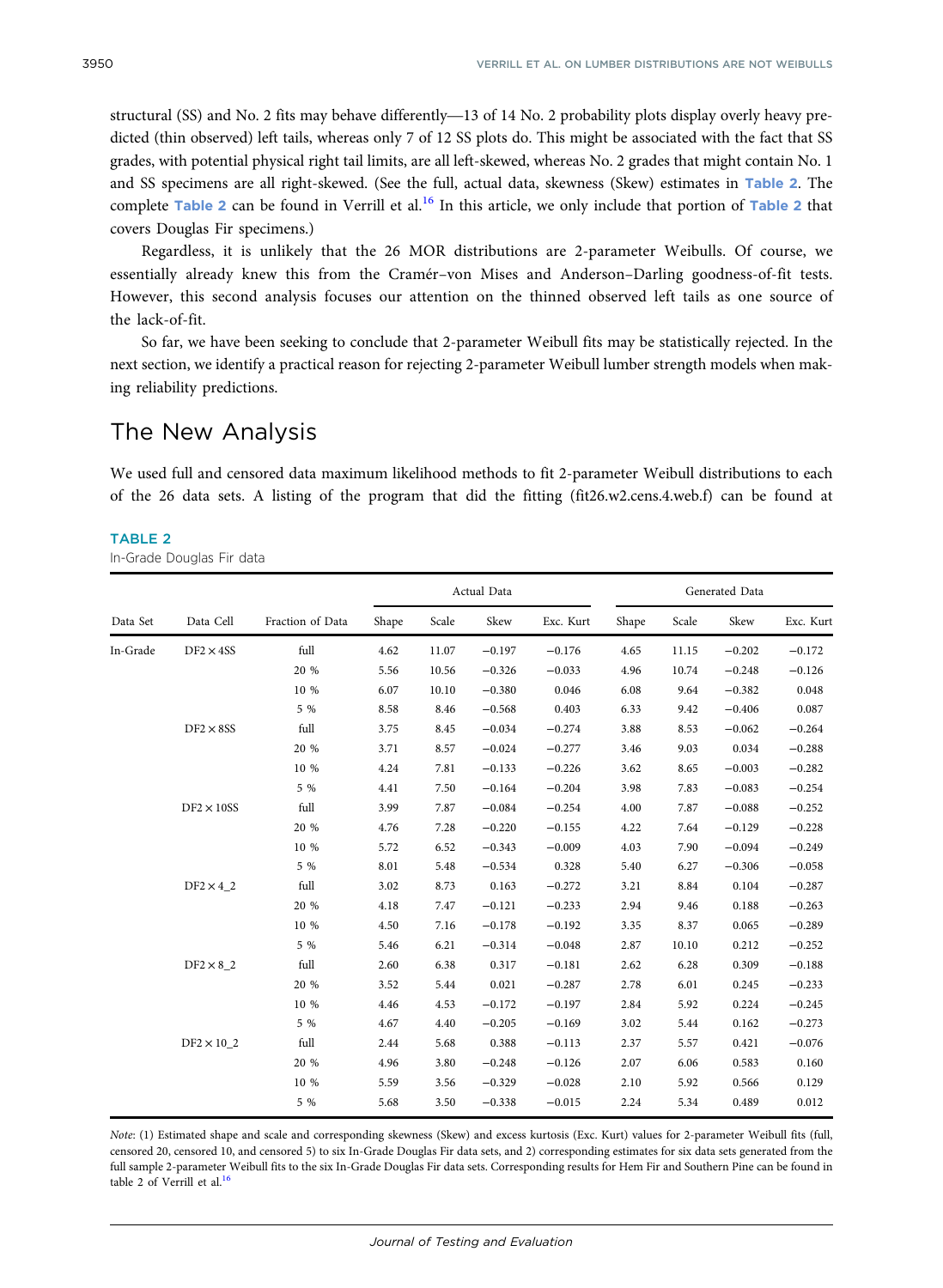<http://www1.fpl.fs.fed.us/weib2.prog.html>. The program also obtained nonparametric estimates of the fifth percentiles of the 26 strength populations.

For In-Grade type data cell j, the 2-parameter Weibull estimate of the probability that the strength of a member of the cell would fall below  $x$  was calculated as

$$
Prob_{W,j} = 1 - exp(-\left(\frac{x}{\lambda_j}\right)^{\hat{\beta}_j})
$$

where  $\hat{\lambda}_j$  and  $\hat{\beta}_j$  were the maximum likelihood estimates of the scale and shape parameters for cell  $j$ , respectively. These estimates are provided in Table [2](#page-4-0) for full, censored 20, censored 10, and censored 5 fits. A censored 20 fit, for example, is one in which in our maximum likelihood fit, we make use of the bottom 20 % of the data and the number,  $N_j$ , of specimens sampled for cell j. ( $N_j$  corresponds to the *n* in equation X2.1 of ASTM [D5457](https://www.astm.org/Standards/D5457).<sup>[5](#page-16-0)</sup>)

The empirical estimate of this probability was

$$
Prob_{\text{emp},j} = n_j/N_j
$$

where  $n_i$  was the number of specimens in cell j with MORs that fell below x, and  $N_i$  was the total number of specimens sampled for cell j. For the purposes of this article we will refer to these probabilities as "probabilities of failure." We considered cases in which x equaled the nonparametric estimate of the fifth percentile of the distribution divided by 1.9, 2.1, and 2.3 (that is, for cases in which  $x$  was in the neighborhood of the allowable property).

In Table [3](#page-6-0) (corresponding to the divisor 2.1),  $Prob_{W,j} \times N_j$  values (the expected number of failures under full, censored 20, censored 10, and censored 5 2-parameter Weibull fits) are presented in columns 6–9, and  $n_i$  (the observed number of failures) is presented in column 10. (Corresponding tables for divisors 1.9 and 2.3 can be found as tables [3](#page-6-0) and 5 of Verrill et al.<sup>16</sup>) A listing of the program that was used to produce Table 3 can be found at <http://www1.fpl.fs.fed.us/weib2.prog.html>.

When Prob<sub>W,j</sub>  $\times N_i \gg n_i$ , the 2-parameter Weibull fit is likely to be overestimating the true probability of a failure. In some cases, the estimates based on a 2-parameter Weibull fit could be said to be highly inflated (consider the 20.8, 5.4, 11.0, and 5.9 predictions in column 6 of  $Table 3$  $Table 3$ .

For the 2.1 divisor, the total number of cases in which specimen strengths actually lay below nonparametric fifth/2.1 values was 9. That is, the observed overall failure probability was  $9/13,275 = 0.00068$ . For the full, censored 20, censored 10, and censored 5 2-parameter Weibull fits, the expected total numbers of failures were 83.8, 29.8, 15.9, and 12.4. The 83.8 value is more than nine times the observed number of failures and yields an overall probability of failure estimate of  $83.8/13,275 = 0.0063$ .

This factor of nine suggests to us that a 2-parameter Weibull model for the MOR distribution of grades of lumber is a poor one. A 2-parameter Weibull model leads to inflated estimates of probabilities of failure when loads are near allowable properties. This result can be expected from the tail thinning due to pseudo-truncation that was explored in Verrill et al. $1-4$  $1-4$  $1-4$  (Of course, the inflation factor might actually vary with the cell. For example, if we restrict ourselves to the SS cells and uncensored fits, the ratio is  $10.8/4 = 2.7$ , whereas if we restrict ourselves to the No. 2 cells and uncensored fits, the ratio is  $73.0/5 = 14.6$ .

On the other hand, one could argue that despite the fact that Verrill et al.<sup>[1](#page-16-0),[4](#page-16-0)</sup> have established theoretically that pseudo-truncated strength distributions are unlikely to be 2-parameter Weibulls, and despite the fact that formal<br>goodness-of-fit tests reject 2-parameter Weibull models for the strength distributions of grades of lumber, goodness-of-fit tests reject 2-parameter Weibull models for the strength distributions of grades of lumber, and despite the fact that 2-parameter Weibull fits to In-Grade data sets lead to overestimates of probabilities of failure Weibulls to predict probabilities of failure for loads near allowable properties. Such an argument might be made by someone who noted from Table [3](#page-6-0) (and tables 3 and 5 of Verrill et al.<sup>16</sup>) that although censored data fits also lead to overestimates of the numbers of failures for loads near allowable properties, the overestimates appear to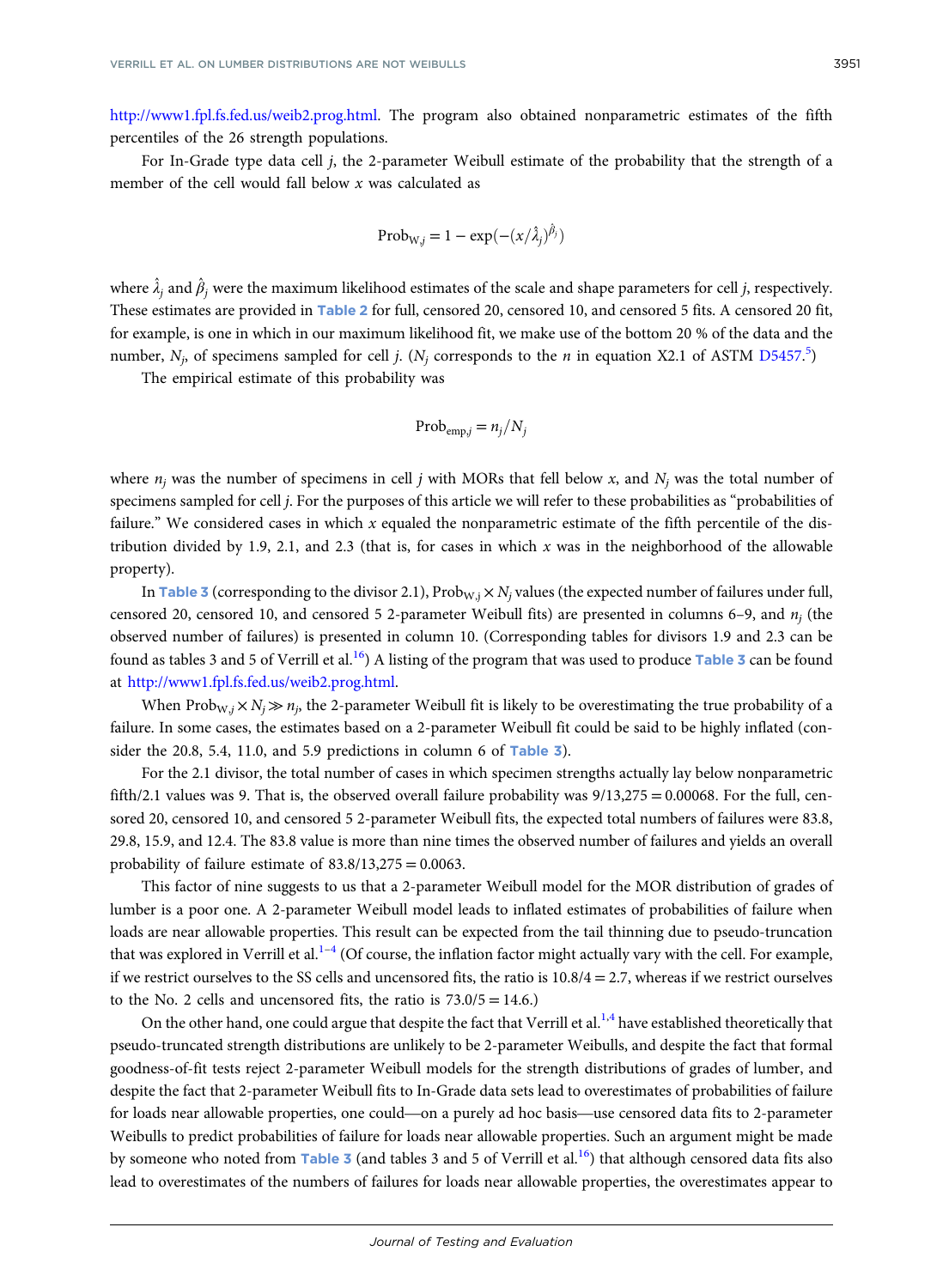### <span id="page-6-0"></span>TABLE 3

Evidence from In-Grade, 2011 SPIB In-Grade, and 2014 SPIB resource monitoring program data that 2-parameter Weibull fits (both uncensored and censored) lead, on average, to inflated estimates of failure probabilities when loads are at the nonparametric 5th/2.1

|                  | Species     | Lumber Size   | Grade          | Sample Size | Predicted # Failures |                |                    |               |                         |
|------------------|-------------|---------------|----------------|-------------|----------------------|----------------|--------------------|---------------|-------------------------|
| Data Set         |             |               |                |             | No<br>cens           | Censored<br>20 | Censored<br>$10\,$ | Censored<br>5 | Observed<br># Failures  |
| In-Grade         | DF          | $2 \times 4$  | SS             | 414         | 0.77                 | 0.28           | 0.19               | 0.04          | $\boldsymbol{0}$        |
|                  | DF          | $2 \times 8$  | SS             | 493         | 1.60                 | 1.61           | 1.05               | 0.98          | $\,1$                   |
|                  | DF          | $2 \times 10$ | SS             | 414         | 1.17                 | 0.54           | 0.27               | 0.06          | $\boldsymbol{0}$        |
|                  | DF          | $2 \times 4$  | $\overline{c}$ | 386         | 2.84                 | 0.83           | 0.63               | 0.34          | $\mathbf{1}$            |
|                  | DF          | $2 \times 8$  | $\overline{c}$ | 1,964       | 20.84                | 7.34           | 3.71               | 3.18          | $\boldsymbol{0}$        |
|                  | DF          | $2 \times 10$ | $\overline{c}$ | 388         | 5.41                 | 0.48           | 0.30               | 0.29          | $\boldsymbol{0}$        |
|                  | HF          | $2 \times 4$  | SS             | 428         | 1.10                 | 0.26           | 0.35               | 0.33          | $\mathbf{1}$            |
|                  | HF          | $2 \times 8$  | SS             | 375         | 0.82                 | 0.45           | 0.20               | 0.06          | $\boldsymbol{0}$        |
|                  | HF          | $2 \times 10$ | SS             | 368         | 0.91                 | 0.48           | 0.10               | 0.02          | $\boldsymbol{0}$        |
|                  | HF          | $2 \times 4$  | $\overline{c}$ | 406         | 4.17                 | 0.93           | 0.20               | 0.35          | $\boldsymbol{0}$        |
|                  | HF          | $2 \times 8$  | $\overline{c}$ | 372         | 3.52                 | 1.11           | 0.32               | 0.19          | $\boldsymbol{0}$        |
|                  | HF          | $2 \times 10$ | $\overline{c}$ | 361         | 3.80                 | 0.41           | 0.26               | 0.22          | $\boldsymbol{0}$        |
|                  | SP          | $2 \times 4$  | SS             | 413         | 0.98                 | 0.18           | 0.31               | 0.26          | $\boldsymbol{0}$        |
|                  | SP          | $2 \times 8$  | SS             | 626         | 1.11                 | 0.80           | 1.25               | 1.13          | $\mathbf{1}$            |
|                  | SP          | $2 \times 10$ | SS             | 413         | 0.22                 | 0.10           | 0.18               | 0.06          | $\boldsymbol{0}$        |
|                  | SP          | $2 \times 4$  | $\overline{c}$ | 413         | 4.44                 | 0.62           | 0.25               | 0.05          | $\mathbf{1}$            |
|                  | SP          | $2 \times 6$  | $\overline{c}$ | 413         | 3.87                 | 0.72           | 0.17               | 0.02          | $\boldsymbol{0}$        |
|                  | SP          | $2 \times 8$  | $\overline{c}$ | 1,367       | 11.00                | 4.92           | 2.30               | 1.76          | $\overline{\mathbf{c}}$ |
|                  | SP          | $2 \times 10$ | $\overline{2}$ | 412         | 1.43                 | 0.71           | 0.35               | 0.12          | $\bf{0}$                |
| 2011             | SP          | $2 \times 4$  | SS             | 420         | 1.30                 | 0.50           | 0.27               | 0.48          | $\bf{0}$                |
|                  | SP          | $2 \times 8$  | SS             | 409         | 0.38                 | 0.89           | 0.45               | 0.45          | $\boldsymbol{0}$        |
|                  | SP          | $2 \times 10$ | SS             | 410         | 0.40                 | 0.13           | 0.20               | 0.41          | $\mathbf{1}$            |
|                  | SP          | $2 \times 4$  | $\overline{c}$ | 408         | 5.88                 | 0.90           | 0.16               | 0.10          | $\bf{0}$                |
|                  | SP          | $2\times8$    | $\overline{c}$ | 420         | 2.76                 | 1.52           | 0.88               | 0.59          | $\boldsymbol{0}$        |
|                  | $\mbox{SP}$ | $2 \times 10$ | $\overline{c}$ | 420         | 1.19                 | 1.94           | 1.28               | 0.83          | $\mathbf{1}$            |
| 2014             | SP          | $2 \times 4$  | $\overline{c}$ | 362         | 1.88                 | 1.15           | 0.24               | 0.05          | $\bf{0}$                |
| Total            |             |               |                |             | 83.80                | 29.79          | 15.85              | 12.39         | 9                       |
| Inflation factor |             |               |                |             | 9.3                  | 3.3            | $1.8\,$            | 1.4           |                         |

decline as the censoring increases. That is, the upward bias in the estimate of the number of failures appears to decrease as the censoring increases.

Our short response is that the simulations of Verrill et al.<sup>2,[3](#page-16-0)</sup> established that although the bias in the estimate of the probability of failure declines as censoring increases, the variance of the estimate significantly increases (as one would expect from censored data estimates) with the result that, for any given data set, censored data estimates of failure probabilities will have good chances of being seriously inflated or seriously deflated (whereas correct pseudo-truncated estimates will not).

In the next section, we provide a longer response to the suggestion that the strength distributions of visual or MSR grades of lumber can be well approximated by censored data fits of 2-parameter Weibull models.

## Censored Data

ASTM [D5457](https://www.astm.org/Standards/D5457)<sup>[5](#page-16-0)</sup> permits 2-parameter Weibull distributions to be fit to data via censored data methods. Some scientists refer to this as tail fitting. Two permitted censored data fitting techniques (maximum likelihood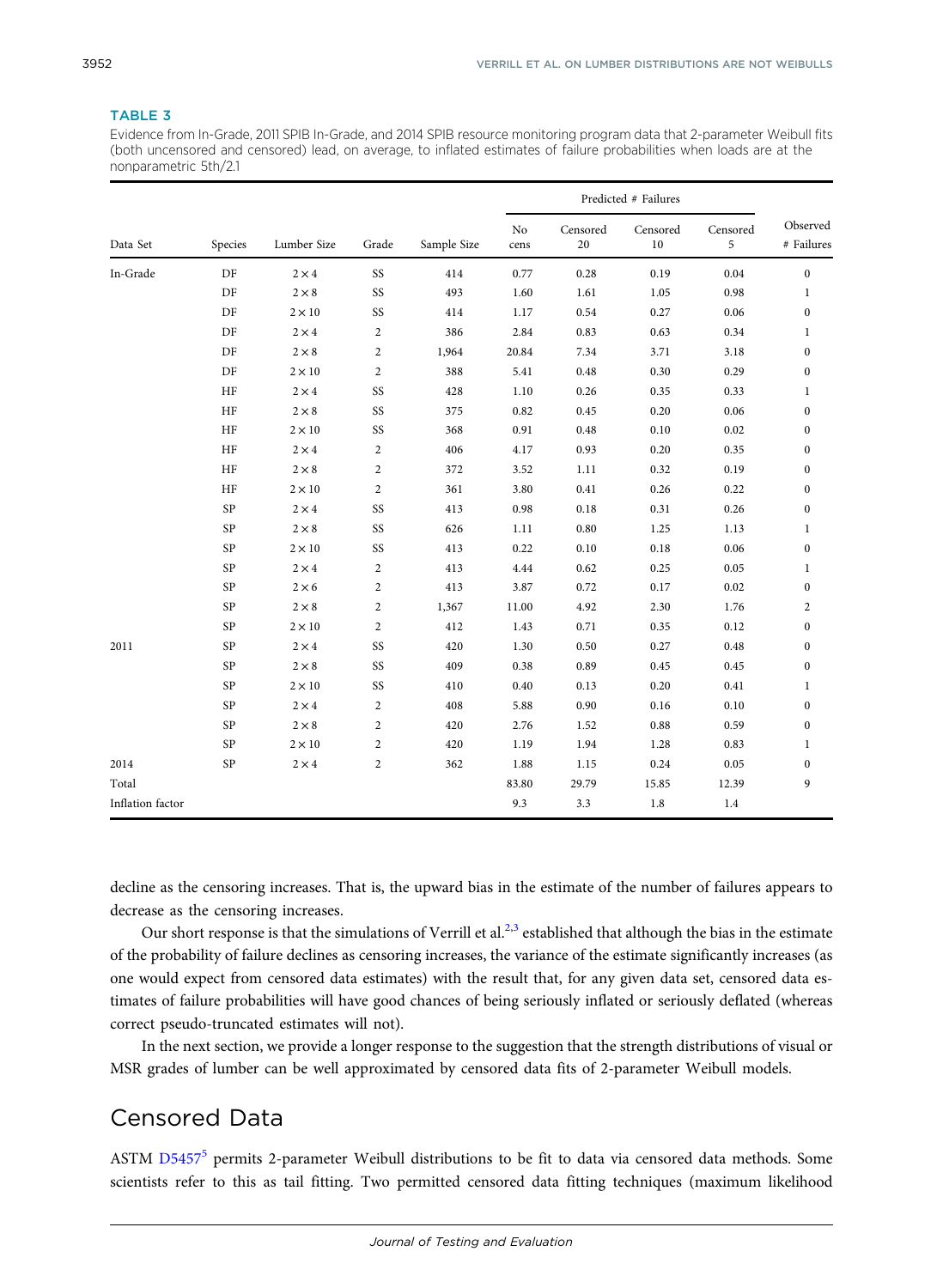and method of least squares) are described in Section X2 of ASTM [D5457](https://www.astm.org/Standards/D5457). To produce a tail fit, one might explicitly use only the bottom 20 % of the data (the bottom  $n_c$  data values in the notation of Section X2 of ASTM [D5457\)](https://www.astm.org/Standards/D5457) and the fact that 80 % of the data  $(n_s)$  of the data values in the notation of Section X2 of ASTM [D5457](https://www.astm.org/Standards/D5457)) exceed the maximum of the bottom 20 %.

In Section X1.1.3 of ASTM [D5457](https://www.astm.org/Standards/D5457), the authors of the standard write: "In addition, by permitting tail fitting of the data, it provides a way of fitting data in this important region that is superior to full-distribution types."

We would argue that this notion of the superiority of tail fitting is mistaken. This issue is relevant, important, and somewhat opaque. Thus, we feel that it is appropriate to address it in some detail here.

Statisticians refer to tail fitting methods as censored data methods and know that they are derived for the case in which we know the probability density function associated with the bottom (in the notation of Section X2 of ASTM [D5457\)](https://www.astm.org/Standards/D5457)  $n_c$  strength values in a sample, know those strength values, and further know that the remaining  $n-n_c$  values in the sample are larger than the largest of the bottom  $n_c$  values. We might encounter such data if we applied a maximum load to all of the specimens in a data set (rather than loading all of the specimens to failure). We might also encounter such a data set if we chose to simply record strengths larger than the bottom  $n_r$  strengths as "larger than the bottom  $n_c$  strengths" (as is contemplated in Section X2 of ASTM [D5457](https://www.astm.org/Standards/D5457)).

Among statisticians, it is a well-known fact that if our probability models are correct, we obtain better (lower mean squared error) parameter estimates and thus, in reliability situations, better estimates of the probability of failure (anywhere, including the left tail) by performing full data fits rather than censored data fits.

That is, if we have, for example, 400 random draws from a distribution, we obtain better estimates of the parameters of this distribution (and thus, estimates of the percentiles of this distribution) by using explicit knowledge of all 400 data values than by using just the explicit bottom 80 values and knowledge that the remaining 320 values exceed the maximum of the 80 values (the censored data approach covered in Section X2 of D5457). For samples of size 400, we performed simulations that confirmed that when the full underlying distribution is a 2-parameter Weibull, we do better with full data analyses than with censored data analyses. Results from these simulations are reported in table 6 of Verrill et al.<sup>[16](#page-16-0)</sup> A listing of the Fortran computer program that was used to perform the simulations can be found at <http://www1.fpl.fs.fed.us/weib2.prog.html>.

Thus, there is no theoretical justification for performing a censored data fit if we believe that our model (e.g., a 2-parameter Weibull) holds for the whole population. So, we must assume that an advocate of censored data fits believes that a 2-parameter Weibull does not fit the whole population. What do they believe? We assume that they are thinking one of three things:<br>
1. The population is a mixture—for example, 45 % of MOR values are drawn f are thinking one of three things:

- or lognormal or …) population, and 55 % of the MOR values are drawn from a different normal (or Weibull or lognormal or …) population. (A pseudo-truncated version of such a model is considered in Verrill et al. $^{17}$ )
- 2. The population is a "chimera"—for example, for data below  $x_c$ , the population's probability density function at x is the 2-parameter Weibull density  $\gamma^{\beta} \beta x^{\beta-1} \exp(-(\gamma x)^{\beta})$ , and for  $x > x_c$ , it is something else. Actually, we assume that there are few wood scientists who would truly believe in such a creature. (What would be the mechanism that yielded the chimera?) But we mention it for completeness.
- 3. The advocates of censored data fits have no proposed theoretical model for the distribution of the MOR population. They simply believe that, for practical purposes, they can perform a censored data 2-parameter Weibull fit on some portion of the left tail of the data and get fairly decent predictions of, say, the bottom 10–20 % of the data.

The censored data methods described in Section X2 of ASTM  $D5457^5$  $D5457^5$  $D5457^5$  are not designed to handle Case 1. In the notation of Section X2 of ASTM [D5457,](https://www.astm.org/Standards/D5457) the censored data techniques make use of the lowest  $n_c$  values in the data set and the number  $n$  in the full random draw from the population. In the mixture case, you don't know the  $n$ associated with the leftmost subpopulation. You know N, the total number of observations drawn from the various populations in the mixture. If you had done a mixture analysis, you could estimate n as  $\hat{p} \times N$  where  $\hat{p}$  was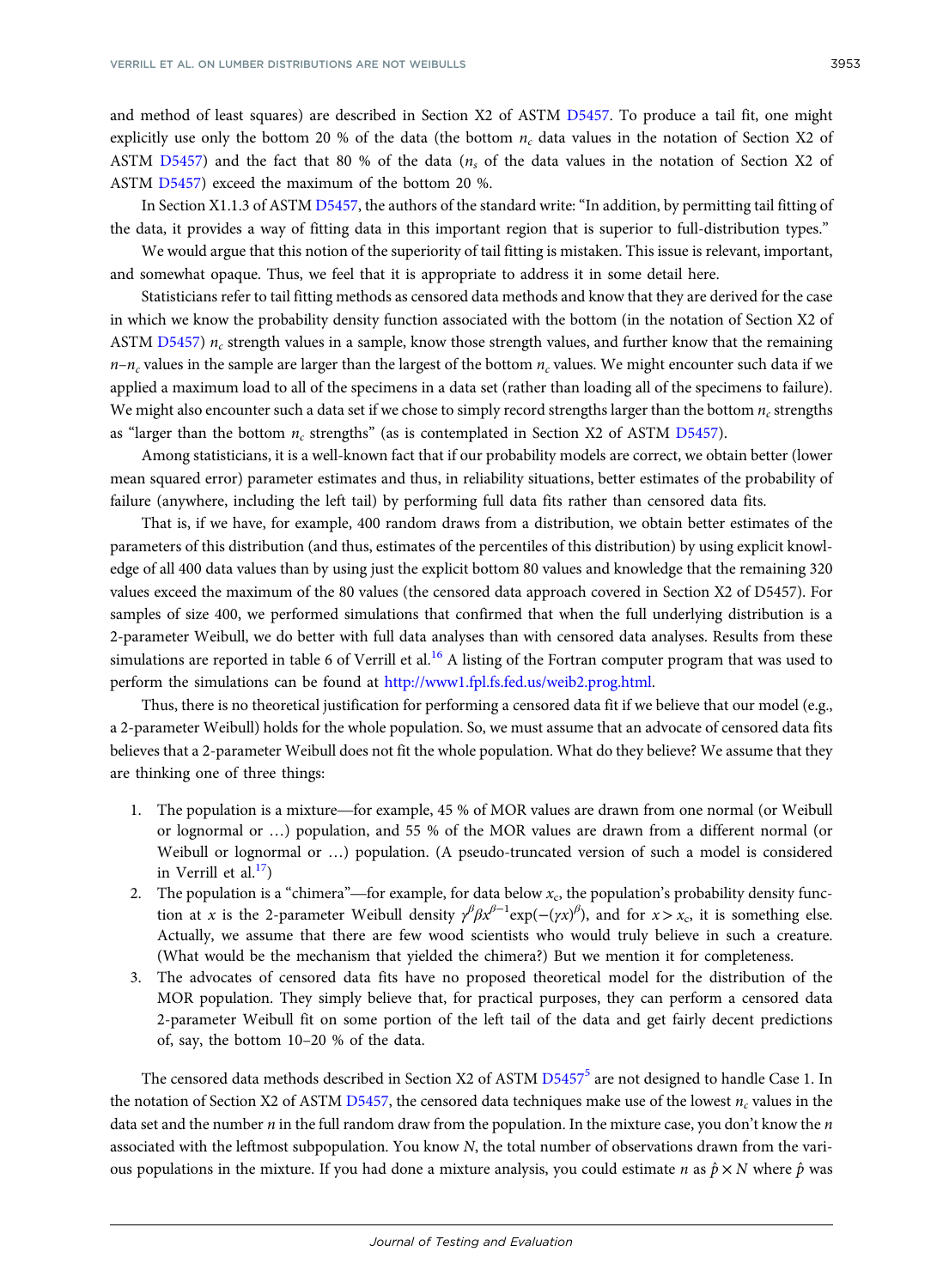your estimate of the proportion of the leftmost subpopulation in the mixture (even then, you would have to assume that the bottom  $n_c$  observations came solely from this leftmost population in the mixture). (Of course, if you did a complete pseudo-truncated mixed analysis as was done in Verrill et al., $^{17}$  $^{17}$  $^{17}$  you could calculate the complete resulting probability density function and predict probabilities of failure at various loads.)

In the chimera case, if you knew that the underlying probability density function was a 2-parameter Weibull for x less than some  $x_c$ , then you could, indeed, perform a censored data fit based on the  $x_i$ 's that lay below  $x_c$  and the total number of observations in the sample. However, as we note previously, we have seen no mechanism advanced for a chimera, and we assume that wood scientists have never actually estimated cutoffs between the various portions of a chimera or actually believe in their existence.

Instead, we assume that proponents of modeling MOR distributions with censored data estimates of 2-parameter Weibulls know that poor fits and probability plots are obtained when full data 2-parameter Weibull fits are made, and they see that censored data fits yield left tail probability plots in which observed and predicted order statistics more closely align. They then argue that for reliability purposes, we are concerned about the left tail (leaving this loosely defined), not the whole distribution, so we need only get a good fit in some portion of the left tail. That is, they only hope to use a censored data 2-parameter Weibull fit as a good interpolator for some portion (bottom 10 %? bottom 20 %?) of the left tail data.

The problem with this approach is that if we do not have a good mechanistic model for the generation of the data (for example, pseudo-truncation of a bivariate mill run distribution if we focus on MOE–MOR data or visual grade–MOR data, or pseudo-truncation of a trivariate mill run distribution if we focus on MOE–visual grade– MOR data), but instead, simply fit an interpolator to the left tail of a visual grade data set, we run into the weakdata (for example, pseudo-truncation of a bivariate mill run distribution if we focus on MOE–MOR data or visual<br>grade–MOR data, or pseudo-truncation of a trivariate mill run distribution if we focus on MOE–visual grade–<br>MO the data used to fit them. Thus, if we are interested in estimates of probabilities of failure on the order of 0.001 or even 0.0001, we might not do well if we base our predictions on interpolative fits to the bottom 10 or 20 % of a sample of size 400, even if the bottom 10 or 20 % of the observed and predicted data align well along the  $y = x$  line in a probability plot. (Of course, we also won't do well if the load can fall above the 5 or 10 or 20 % of the data fully included in the MOR censored data fit, and the form of the appropriate probability density function in this area differs significantly from the 2-parameter Weibull estimated from the censored data fit.)

In support of this claim, we first note that, as stated in Section 4, Verrill et al.<sup>[2,3](#page-16-0)</sup> performed simulations that established that using censored data 2-parameter Weibull methods on pseudo-truncated Weibull data can often lead to probability of failure estimates that are either well above or well below true values, and that this problem is much reduced when estimates are based on the correct pseudo-truncated model. A censored data 2-parameter Weibull approach might yield probability plots that look better than those produced from a full data 2-parameter Weibull approach, but the censored data 2-parameter Weibull approach still performs much more poorly than a correct pseudo-truncated Weibull approach. Censored data 2-parameter Weibull fits to pseudo-truncated Weibull data appear to lead to decreases in the biases of probability of failure estimates (compared with noncensored data 2-parameter Weibull fits) but appear to lead to increases in their variances. In short, increases in censoring lead to interpolation overfitting caused not by an increase in the number of parameters in the model, but by decreases in the range and effective number of data points. Again, for simulation details, see Section 5.4 of Verrill et al.<sup>[2](#page-16-0)</sup>

Second, we note that if there really were an unvarying 2-parameter Weibull that fit low-tail data, then (depending upon where the low-tail is supposed to begin) censored data maximum likelihood techniques would obtain similar (because maximum likelihood methods are asymptotically unbiased regardless of the degree of censoring) estimates whether we fit the bottom 20, bottom 10, or bottom 5 % of the data (unless, of course, the low-tail doesn't begin until we are at or below some or all of these percentiles). However, as displayed in columns 4 and 5 of Table [2](#page-4-0) (the full Table 2 can be found in Verrill et al.<sup>16</sup>), for 12 of the 14 No. 2 In-Grade type data sets (and 4 of the 12 SS data sets), as censoring goes from none, to 20th percentile, to 10th percentile, to 5th percentile, the shape parameter obtained from a 2-parameter Weibull censored data fit monotonically increases, and the scale parameter monotonically decreases. (A listing of the Fortran program that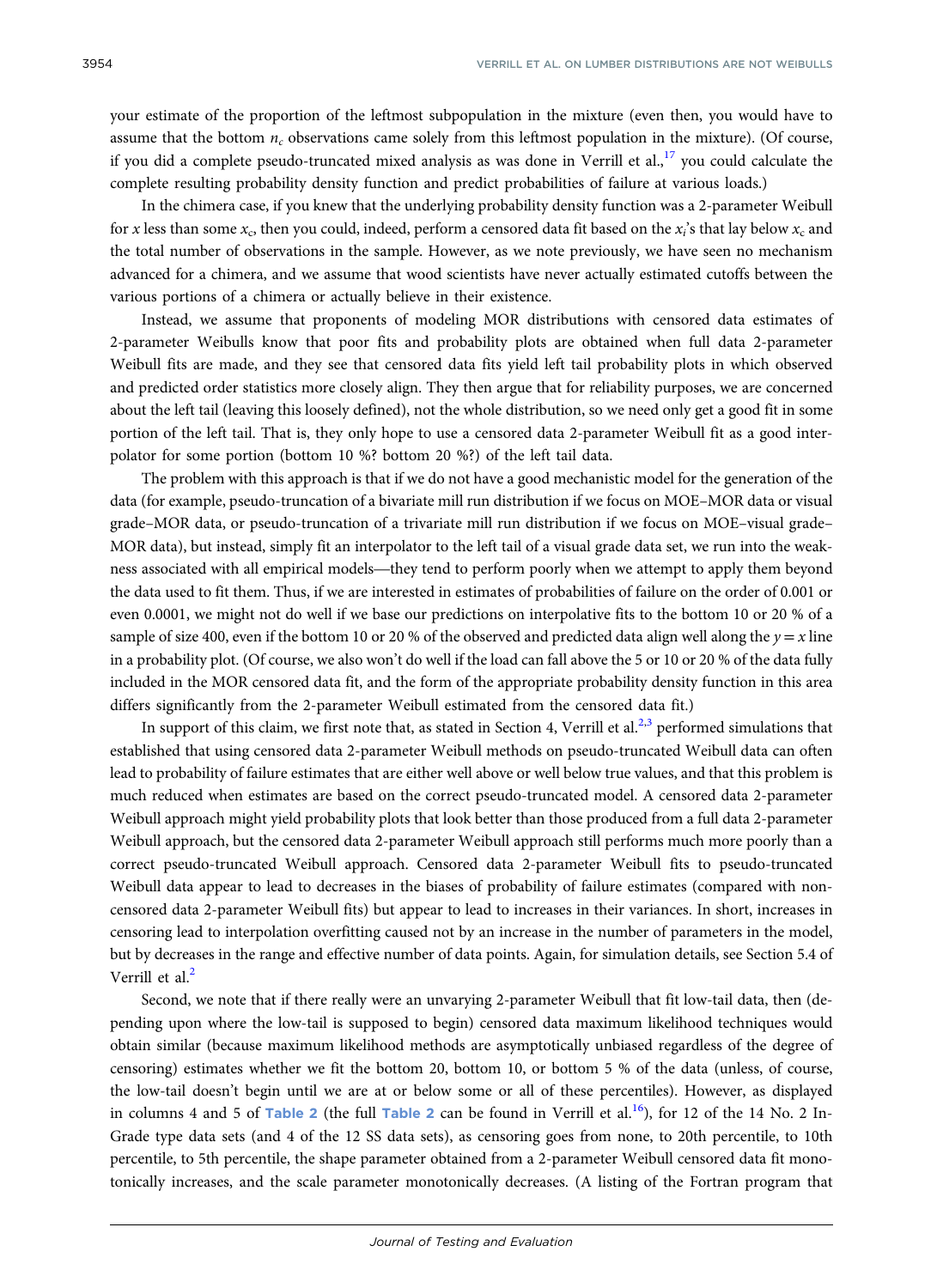produced the fits can be obtained at [http://www1.fpl.fs.fed.us/weib2.prog.html.](http://www1.fpl.fs.fed.us/weib2.prog.html)) This is not what should occur theoretically or what does occur empirically when we use censored data 2-parameter Weibull methods to fit produced the fits can be obtained at http://www1.fpl.fs.fed.us/weib2.prog.html.) This is not what should occur<br>theoretically or what does occur empirically when we use censored data [2](#page-4-0)-parameter Weibull methods to fit<br>gener Section 5.[2](#page-16-0) of Verrill et al.<sup>2</sup> However, it is what we expect when we incorrectly use censored data 2-parameter Weibull methods to fit pseudo-truncated Weibull data. See the discussion of table 5 in Section 5.3 of Verrill et al.<sup>[2](#page-16-0)</sup> All of this suggests that low-tail In-Grade type strength data is not well modeled by the left tail of a 2-parameter Weibull, despite, for example, 2-parameter Weibull probability plots that might appear more nearly linear when they are based on censored data fits and only include low-tail data.

The Fortran program that produced Table [2](#page-4-0) also produced plots that make our point visually. The full set of plots is available at <http://www1.fpl.fs.fed.us/weib2.156plots.pdf>. We attach six of these plots as figures 3–[8](#page-12-0).

In figure 3, we plot a histogram of the 413 southern pine,  $2 \times 6$ , No. 2 In-Grade MOR values. We overlay this histogram with the estimated probability density function from a 2-parameter Weibull maximum likelihood uncensored fit to the In-Grade MOR values and with the estimated probability density functions from censored 20, censored 10, and censored 5 maximum likelihood fits to the In-Grade MOR values. This plot makes clear the systematic change in the fits as the censoring increases. In contrast, in figure [4](#page-10-0), we plot a histogram of 413 2parameter Weibull values generated from the full data 2-parameter Weibull fit of the 413 southern pine,  $2 \times 6$ , No. 2 In-Grade MOR values. We overlay this histogram with the estimated probability density function from a 2 parameter Weibull maximum likelihood uncensored fit to the generated data, and with the estimated probability density functions from censored 20, censored 10, and censored 5 maximum likelihood fits to the generated data. These fits (to generated data that we know to be 2-parameter Weibull) do not display the systematic changes with increased censoring displayed by the corresponding fits to In-Grade MOR values.

The dependency of left tail predictions on the degree of censoring in our fitting procedures is further illustrated by figures [5](#page-10-0)–[8](#page-12-0). In these figures we plot ordered data versus predicted ordered data. That is, these figures display 2-parameter Weibull probability plots. They correspond, respectively, to full, censored 20, censored 10, and censored 5 2-parameter Weibull fits of the southern pine, 2x6, No. 2 In-Grade data. The horizontal lines in these plots mark the 20th, 10th, and 5th percentiles of the ordered data. In figures [6](#page-11-0)–[8](#page-12-0) (corresponding to

#### FIG. 3

Histogram of In-Grade Southern Pine, 2 × 6, No. 2 data. It is overlaid with a 2-parameter Weibull full data fit (solid line), a 2-parameter Weibull censored 20 fit (dashed line), a 2-parameter Weibull censored 10 fit (dot-dashed line), and a 2-parameter Weibull censored 5 fit (dotted line). Solid vertical lines are plotted at the nonparametric 5th/2.1, and at the nonparametric 5th, 10th, and 20th percentiles of the data.

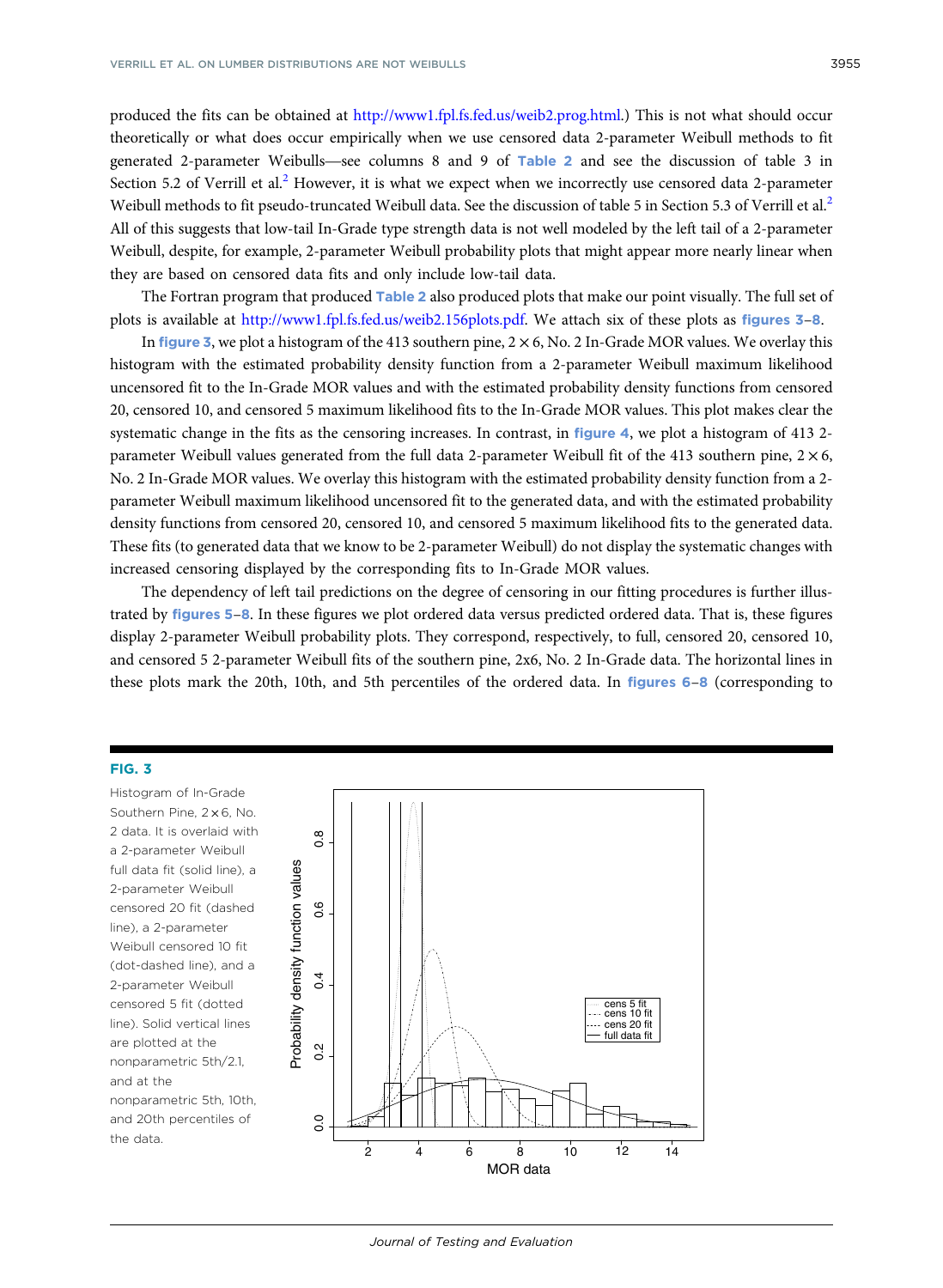<span id="page-10-0"></span>Histogram of generated In-Grade Southern Pine,  $2 \times 6$ . No. 2 data. It is overlaid with a 2 parameter Weibull full data fit (solid line), a 2 parameter Weibull censored 20 fit (dashed line), a 2-parameter Weibull censored 10 fit (dot-dashed line), and a 2-parameter Weibull censored 5 fit (dotted line). Solid vertical lines are plotted at the nonparametric 5th/2.1, and at the nonparametric 5th, 10th, and 20th percentiles of the data.



### FIG. 5

Weibull probability plot of In-Grade Southern Pine,  $2 \times 6$ , No. 2 data. Ordered observed data versus expected ordered data under a full data 2 parameter Weibull model fit. The straight nonhorizontal line is the  $y = x$  line. The horizontal lines are at the 0.20, 0.10, and 0.05 quantiles of the data.



censored 20, censored 10, and censored 5 fits), the fits sharply deviate from the  $y = x$  lines at or shortly above the data that are explicitly used in the fit. That is, 5 % fits don't do a good job of predicting 10 % data, and 10 % fits don't do a good job of predicting 20 % data. Locally good interpolants don't continue to perform well beyond the data used to produce the interpolants.

We admit that we are presenting plots from a case that does an especially good job of making our point visually. However, the plots in the 25 other cases make similar points. (All 156 plots can be viewed at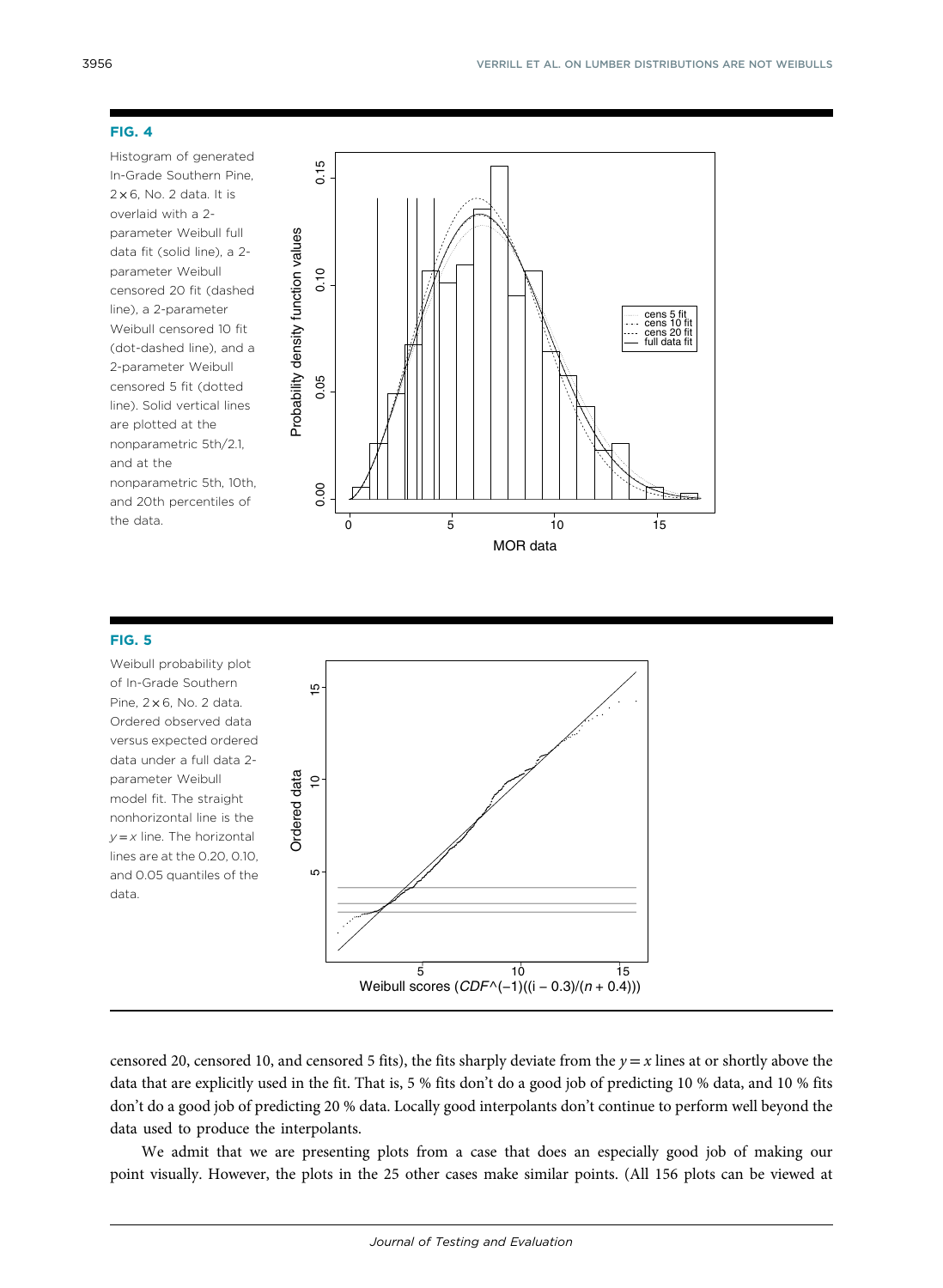<span id="page-11-0"></span>Weibull probability plot of In-Grade Southern Pine,  $2 \times 6$ , No. 2 data. Ordered observed data versus expected ordered data under a censored 20 fit. The straight nonhorizontal line is the  $y = x$  line. The horizontal lines are at the 0.20, 0.10, and 0.05 quantiles of the data.



### FIG. 7

Weibull probability plot of In-Grade Southern Pine,  $2 \times 6$ , No. 2 data. Ordered observed data versus expected ordered data under a censored 10 fit. The straight nonhorizontal line is the  $y = x$  line. The horizontal lines are at the 0.20, 0.10, and 0.05 quantiles of the data.



<http://www1.fpl.fs.fed.us/weib2.156plots.pdf>.) In fact, for 7 of the 14 No. 2–censored 5 probability plots and 4 of the 12 SS–censored 5 probability plots, there is a sharp bend at the 5th percentile of the data. For an additional 4 of the No. 2–censored 5 probability plots and an additional 4 of the SS–censored 5 probability plots, this sharp bend is slightly higher (between the 5th and 10th percentiles of the data).

Given the observed poor predictions above the interpolated data, we see no reason to trust predictions for the important region below the interpolated data. As stated previously, this empirical result is strongly bolstered by the simulation results reported in Section 5.4 of Verrill et al.<sup>[2](#page-16-0)</sup> that establish the superiority of theoretically correct pseudo-truncated fits to theoretically incorrect censored data 2-parameter Weibull fits. (Of course, if we do fits to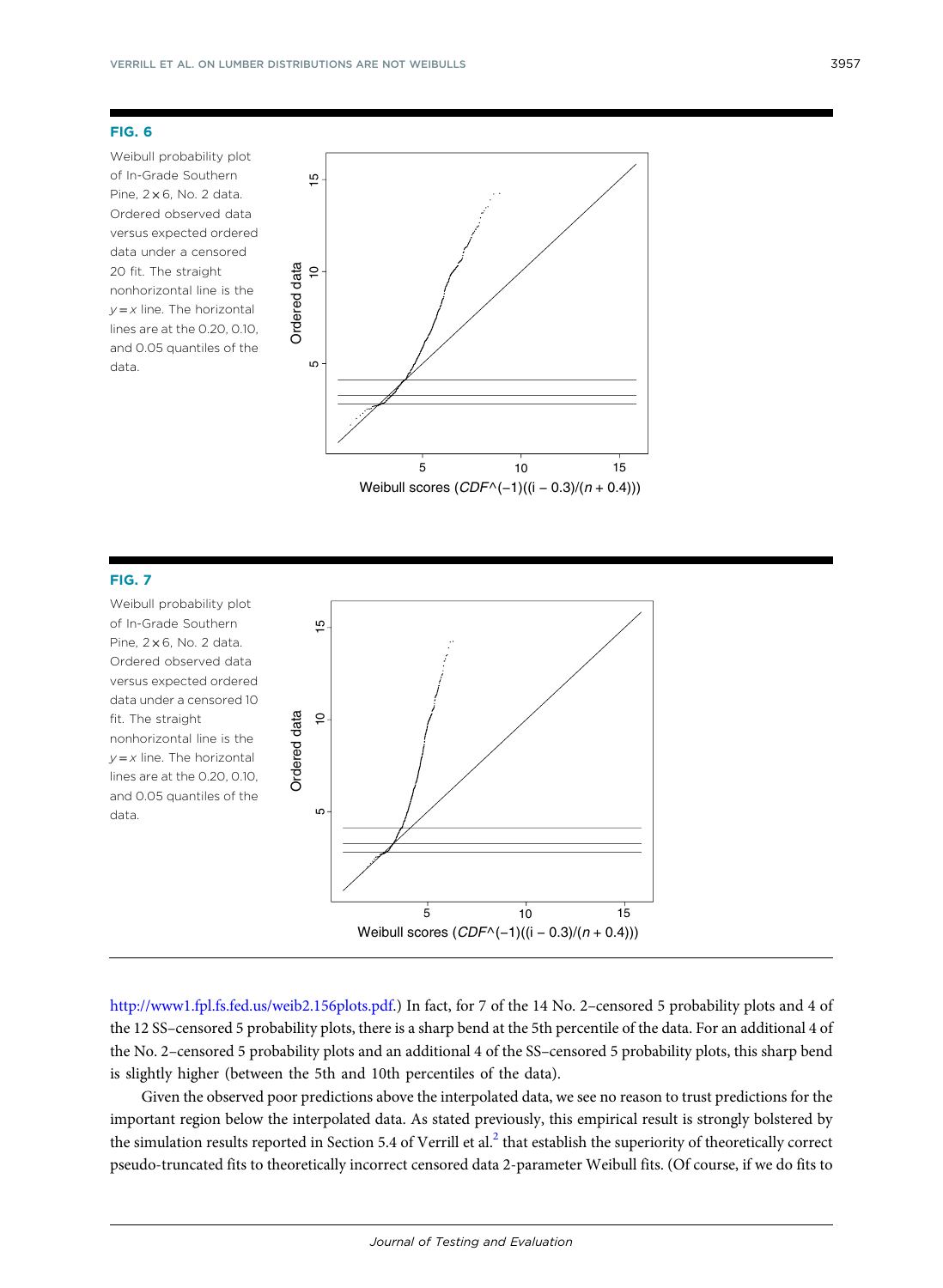<span id="page-12-0"></span>Weibull probability plot of In-Grade Southern Pine,  $2 \times 6$ . No. 2 data. Ordered observed data versus expected ordered data under a censored 5 fit. The straight nonhorizontal line is the  $y = x$  line. The horizontal lines are at the 0.20, 0.10, and 0.05 quantiles of the data.



sufficiently large data sets, relevant percentiles will lie within the interpolation region, and this will improve the performance of interpolator-based percentile predictions.)

## Load Distributions Rather than Fixed Loads

In "The New Analysis," we evaluated estimated and empirical probabilities of failure at fixed loads (at approximate allowable properties). In this section, we consider variable loads. We discuss calculations in which peak load distributions are modeled as lognormals. Such a model was suggested to us by a reviewer of Verrill et al.<sup>[2](#page-16-0)</sup> The reviewer of Verrill et al.<sup>[2](#page-16-0)</sup> suggested that we model the load distribution as a lognormal with coefficient of variation 0.3 that exceeds the allowable property with probability 0.02.

In our calculations, the load was modeled as a lognormal with coefficient of variation 0.3, and we considered the cases in which the load exceeded the approximate allowable property (nonparametric estimate of the 5th percentile divided by 2.1) with probabilities 0.01, 0.02, 0.05, 0.10, and 0.2. The mathematical details of the calculations are provided in the Appendix. The results appear in Table [4](#page-13-0). (A listing of the program that was used to produce Table [4](#page-13-0) can be found at <http://www1.fpl.fs.fed.us/weib2.prog.html>.)

The results presented in Table [4](#page-13-0) suggest that 2-parameter Weibull fits to strength distributions can also yield inadequate estimates of failure probabilities when we incorporate load distributions into our calculations. For example, for load exceedance probabilities of 0.01 (the probability that the lognormal load exceeds the [approximate] allowable property is 0.01), and censored 20, censored 10, and censored 5 fits, the ratios of 2-parameter Weibull–based estimates of the number of expected failures to data-based estimates of the number of expected failures are, respectively,  $4.1/0.54 = 7.6$ ,  $1.7/0.54 = 2.2$ , and  $1.2/0.54 = 2.2$ . (Admittedly, these values do decline as the exceedance probability goes up. For example, for an exceedance probability of 0.02 rather than 0.01, the corresponding values are 5.8, 2.6, and 1.9.) increased chance of serious underestimates of failure rates. Ordered data

We note that the results suggest that failure rate biases decline as censoring increases, but we continue to emphasize that this is an improvement in interpolation rather than modeling and that simulations (again, see Section 5.4 of Verrill et al.<sup>[2](#page-16-0)</sup>) suggest that the apparent reduction in the bias of the estimate of failure rates given censored data fits is accompanied by an increase in the variance of the estimate of failure rates and thus an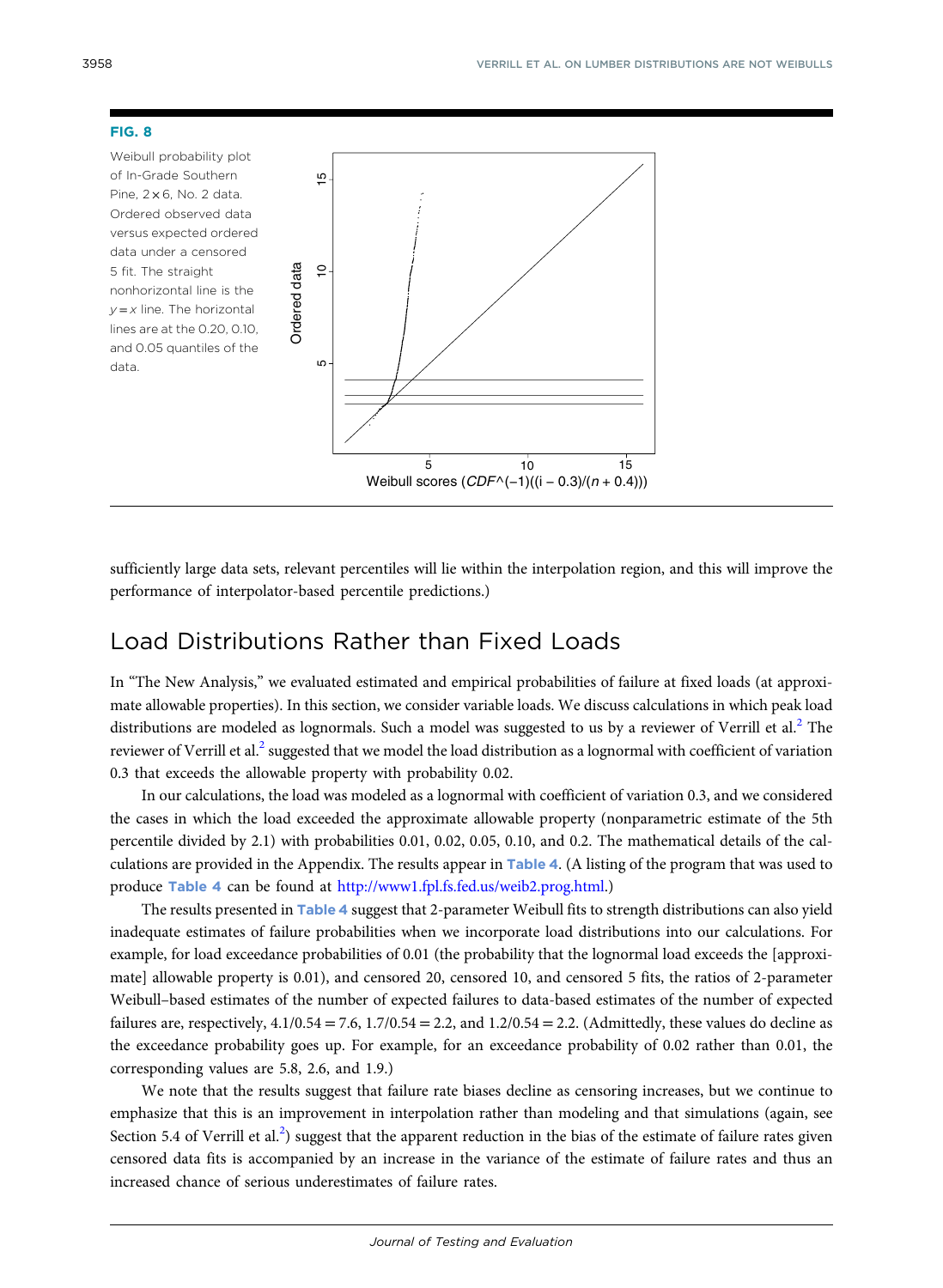#### <span id="page-13-0"></span>TABLE 4

Evidence that Weibull fits yield inadequate estimates of failure probabilities even when we incorporate load distributions and censoring into the calculations

| Data Used in<br>Weibull Fit | Probability that the Load is Above the<br>Allowable Property | Failures | Data-based Expected Weibull Fit-based Expected Column 4 Divided by<br>Failures | Column 3 |
|-----------------------------|--------------------------------------------------------------|----------|--------------------------------------------------------------------------------|----------|
| All                         | 0.01                                                         | 0.54     | 17.1                                                                           | 31.7     |
|                             | 0.02                                                         | 0.96     | 21.4                                                                           | 22.3     |
|                             | 0.05                                                         | 2.16     | 30.1                                                                           | 13.9     |
|                             | 0.10                                                         | 4.27     | 41.0                                                                           | 9.6      |
|                             | 0.20                                                         | 9.39     | 59.8                                                                           | 6.4      |
| Bottom 20 %                 | 0.01                                                         | 0.54     | 4.1                                                                            | 7.6      |
|                             | 0.02                                                         | 0.96     | 5.6                                                                            | 5.8      |
|                             | 0.05                                                         | 2.16     | 8.9                                                                            | 4.1      |
|                             | 0.10                                                         | 4.27     | 13.5                                                                           | 3.2      |
|                             | 0.20                                                         | 9.39     | 22.4                                                                           | 2.4      |
| Bottom 10 %                 | 0.01                                                         | 0.54     | 1.7                                                                            | 3.1      |
|                             | 0.02                                                         | 0.96     | 2.5                                                                            | 2.6      |
|                             | 0.05                                                         | 2.16     | 4.3                                                                            | 2.0      |
|                             | 0.10                                                         | 4.27     | 7.2                                                                            | 1.7      |
|                             | 0.20                                                         | 9.39     | 13.4                                                                           | 1.4      |
| Bottom 5 %                  | 0.01                                                         | 0.54     | 1.2                                                                            | 2.2      |
|                             | 0.02                                                         | 0.96     | 1.8                                                                            | 1.9      |
|                             | 0.05                                                         | 2.16     | 3.3                                                                            | 1.5      |
|                             | 0.10                                                         | 4.27     | 5.7                                                                            | 1.3      |
|                             | 0.20                                                         | 9.39     | 11.2                                                                           | 1.2      |

### Summary

Past theoretical work (Verrill et al.<sup>[1,4](#page-16-0)</sup>) established that if a mill run MOE–MOR population has a bivariate normal-Weibull distribution, then the MOR distributions of visual grade or MSR subpopulations will be pseudo-truncated Weibulls (with thinned tails). Past empirical work (Verrill et al.<sup>[2,3](#page-16-0)</sup>) and work reported in "An Extension of An Earlier Analysis" of the current article confirm that MOR distributions of visual grades of lumber are not 2-parameter Weibulls and do have thinned tails. Past simulation work (Verrill et al.<sup>2,[3](#page-16-0)</sup>) suggested that 2-parameter Weibull fits to pseudo-truncated Weibull data led to inflated estimates of failure when loads are near allowable properties. Empirical work reported in "The New Analysis" of the current article suggests that modeling visual grade–MOR distributions with 2-parameter Weibulls can lead to estimates of failure probabilities when loads are near allowable properties that are inflated by a factor of 9 (at least for No. 2 lumber and uncensored fits).

Past simulation work (Verrill et al.<sup>[2](#page-16-0),[3](#page-16-0)</sup>) and work reported in "Censored Data" and "Load Distributions Rather than Fixed Loads" of the current article suggest that, as one would expect, censored data 2-parameter Weibull fits can also perform poorly when applied to pseudo-truncated data. In particular, they can lead to highly variable estimates of probabilities of failure and thus (for different data sets) to both serious overestimates and serious underestimates of probabilities of failure.

Given these theoretical, empirical, and simulation results, we believe that additional full mill run data sets (see, for example, Owens et al.<sup>18,19</sup>) need to be obtained, and additional pseudo-truncated distributions (see, for example, Verrill et al.<sup>17</sup>) need to be developed in an attempt to identify alternatives to the 2-parameter Weibull as a model for visual and MSR strength distributions. We are engaged in such work.

However, given the fact that actual distributions may be complicated mixtures of base distributions that vary from mill to mill, region to region, time to time, size to size, and species to species, it may be that no satisfactory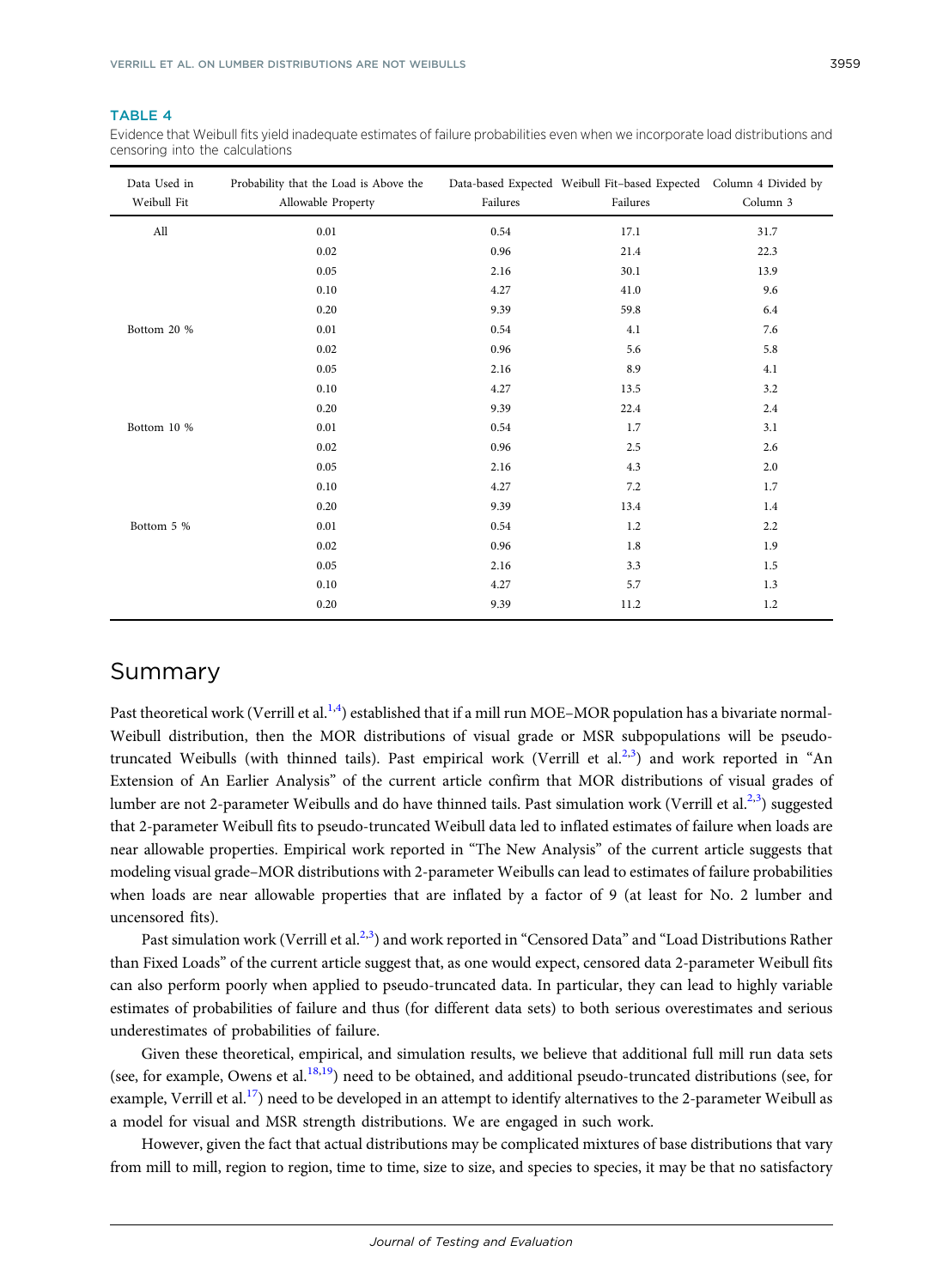<span id="page-14-0"></span>theoretical form(s) can be identified to form the basis of sophisticated reliability models that could yield improved design values.

We suspect that ultimately, if reliability engineers want to obtain accurate reliability estimates, they will need to develop detailed computer models that yield real-time, in-line estimates of lumber strength based on measurements of stiffness, specific gravity, knot size, and location, slope of grain, and other strength predictors.

## Appendix—Calculations for Table 4

The calculations that yielded Table [4](#page-13-0) were performed via a Fortran program that can be found at [http://www1.fpl.](http://www1.fpl.fs.fed.us/weib2.prog.html) [fs.fed.us/weib2.prog.html.](http://www1.fpl.fs.fed.us/weib2.prog.html) In this Appendix, we describe these calculations. None of the mathematics is novel. We describe it in some detail simply because this permits easy checking of our work. Some of the description rep-licates material found in the Appendix to Verrill et al.<sup>[2](#page-16-0)</sup>

#### OBTAINING THE PARAMETERS OF THE LOGNORMAL LOAD DISTRIBUTION

By definition, a random variable X is distributed as a lognormal $(\mu,\sigma^2)$  if  $\ln(X)$  is distributed as a normal $(\mu,\sigma^2)$ . Thus, characterizing the lognormal is equivalent to determining the two parameters  $\mu$  and  $\sigma$ . For a lognormal distribution, it can be shown that the coefficient of variation, CV, is given by

$$
CV = \sqrt{\exp(\sigma^2) - 1}
$$

or

$$
\ln(1 + CV^2) = \sigma^2 \tag{A.1}
$$

Thus, for lognormals, the parameter  $\sigma$  can be determined from a knowledge of the (alternative parameter) CV. In the calculations that produced Table [4](#page-13-0),  $CV = 0.3$  so

$$
\sigma^2 = \ln(1.09) \approx 0.0862 \tag{A.2}
$$

Next, we show that we can obtain  $\mu_i$  for the *i*th of the 26 In-Grade type data sets from  $\sigma$  and the probability, q, that the lognormal lies above the approximate allowable property,  $a_i$  (the nonparametric estimate of the 5th percentile divided by 2.1 of the *i*th In-Grade type data set). In Table [4](#page-13-0), the  $q$  values appear in column 2.

We have

$$
Prob(LN(\mu_i, \sigma^2) \le a_i) = 1 - q
$$

or

$$
Prob(N(\mu_i, \sigma^2) \leq ln(a_i)) = 1 - q
$$

or

$$
Prob\left(N(0, 1) \le \frac{\ln(a_i) - \mu_i}{\sigma}\right) = 1 - q
$$

or

$$
\frac{\ln(a_i) - \mu_i}{\sigma} = \Phi^{-1}(1 - q)
$$

where  $\Phi$  denotes the N(0,1) cumulative distribution function. Thus,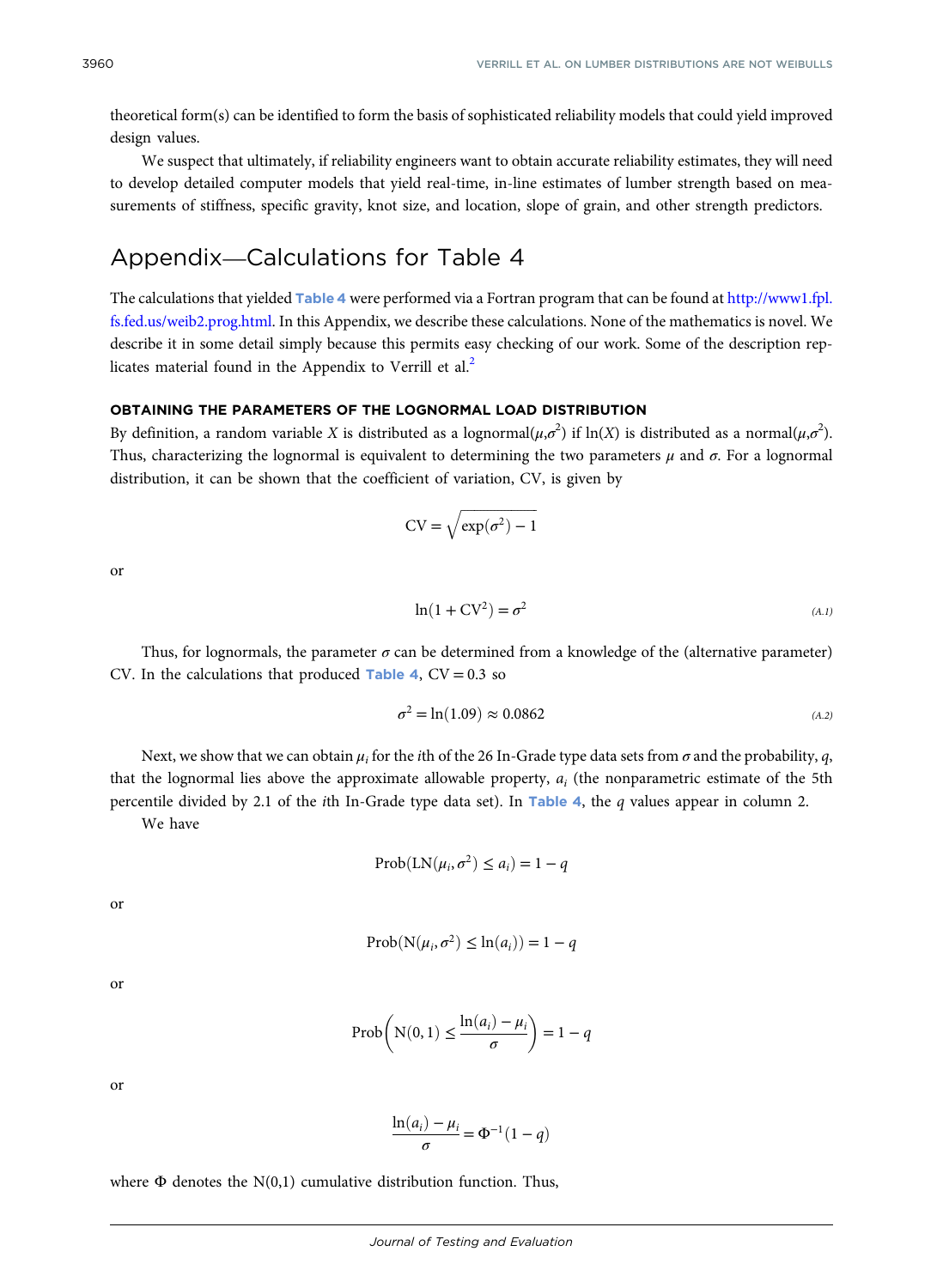$$
\mu_i = \ln(a_i) - \sigma \times \Phi^{-1}(1 - q) \tag{A.3}
$$

So, given the CV of the lognormal load distribution (we assume it to be 0.3) and the probability,  $q$  (0.01, 0.02, 0.05, 0.1, or 0.2 in our calculations), that the lognormal load distribution exceeds the approximate allowable property,  $a_i$ , we can use equations [\(A.1](#page-14-0)) and [\(A.3](#page-14-0)) to calculate the mean and variance,  $\mu_i$  and  $\sigma^2$ , needed to characterize the lognormal load distribution appropriate for data set, i, and exceedance probability, q.

## OBTAINING COLUMNS THREE AND FOUR OF TABLE [4](#page-13-0)

Let

$$
f_{LN,i}(y) = \frac{1}{\sqrt{2\pi}} \times \exp\left(-\left(\frac{\ln(y) - \mu_i}{\sigma}\right)^2/2\right) \times \frac{1}{\sigma} \times \frac{1}{y}
$$
\n(A.4)

denote the lognormal probability density function appropriate for data set i, a CV equal to 0.3, and exceedance probability q  $(q \in \{0.01, 0.02, 0.05, 0.10, 0.20\})$ . Then, column 3 in Table [4](#page-13-0) contains values of the form

$$
\sum_{i=1}^{26} N_i \times \text{Prob}(\text{Load}_i > \text{Strength}_i) \approx \sum_{i=1}^{26} N_i \times \left(\sum_{j=1}^{N_i} \int_{w_{ij}}^{\infty} f_{\text{LN},i}(y) \, dy\right) / N_i \tag{A.5}
$$

where  $w_{ij}$  is the jth observed strength value for In-Grade type data set i ( $i \in \{1,...,26\}$ ) and  $N_i$  is the number of lumber specimens in data set i.

Here

$$
\bigg(\sum_{j=1}^{N_i}\int_{w_{ij}}^{\infty}f_{\text{LN},i}(y)dy\bigg)\bigg/N_i
$$

is a data-based estimate of the probability that the lognormal load would be greater than the strength in the ith of the 26 cases.

Column 4 in Table [4](#page-13-0) contains

$$
\sum_{i=1}^{26} N_i \int_0^\infty f_{\text{LN},i}(x) \int_0^x \hat{\gamma}_i^{\hat{\beta}_i} \hat{\beta}_i w^{\hat{\beta}_i-1} \exp(-(\hat{\gamma}_i w)^{\hat{\beta}_i}) dw dx \tag{A.6}
$$

where  $\hat{\beta}_i$  and  $\hat{\gamma}_i$  are the maximum likelihood estimates of the shape parameter and the inverse of the scale parameter for the ith of the 26 In-Grade type data sets and the corresponding censoring level. (The censoring level is indicated in column 1 of the table).

Here

$$
\int_0^\infty f_{\text{LN},i}(x) \int_0^x \hat{\gamma}_i^{\hat{\beta}_i} \hat{\beta}_i w^{\hat{\beta}_i-1} \exp(-(\hat{\gamma}_i w)^{\hat{\beta}_i}) dw dx
$$

is a theoretical estimate of the probability that the lognormal load would be greater than the strength in the ith of the 26 cases under the assumption (essentially) of a 2-parameter Weibull left tail of the strength distribution (or at least of a 2-parameter Weibull strength distribution in the region of practical overlap of the load and strength distributions).